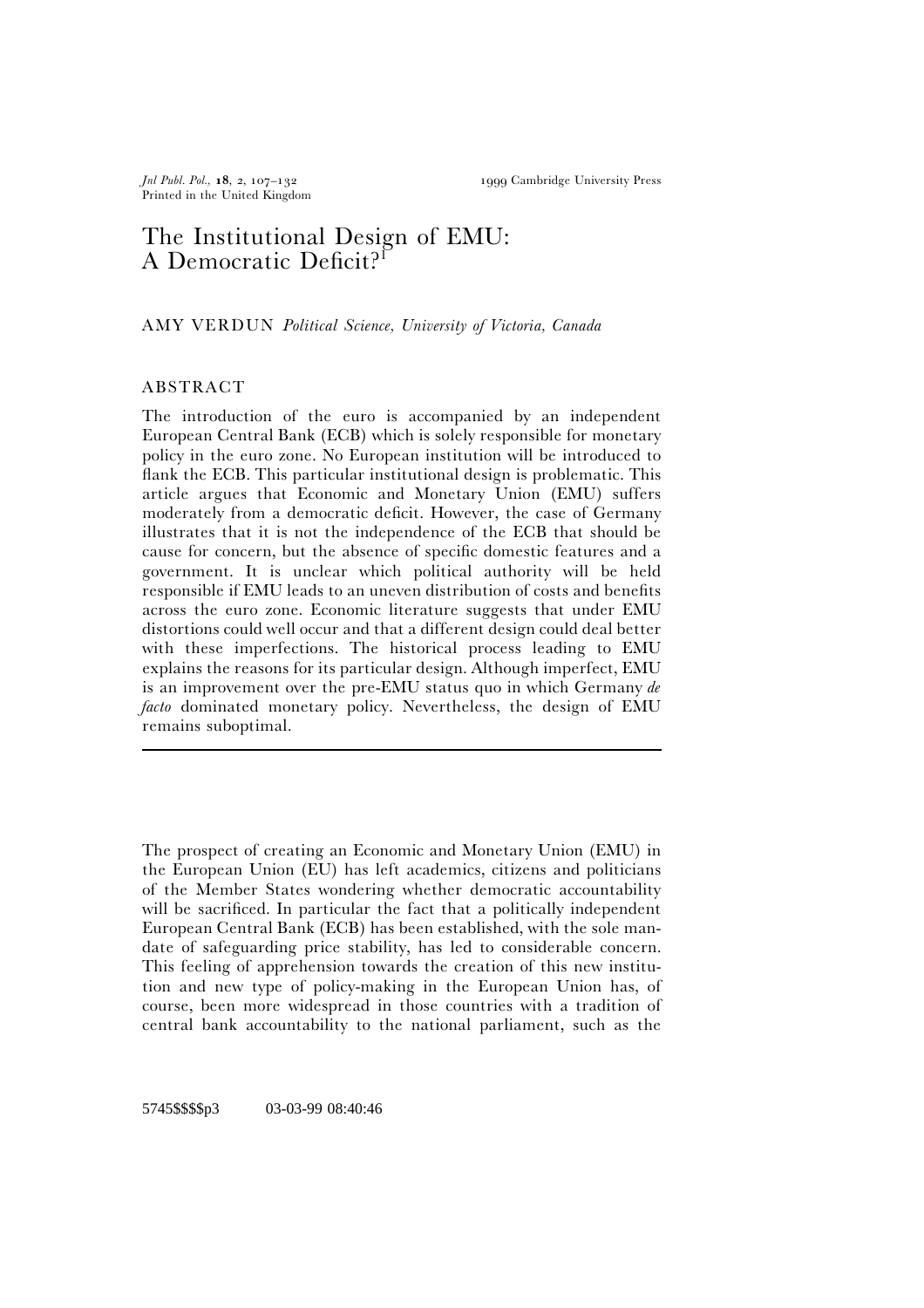United Kingdom, and much less widespread in countries with politically independent central banks, such as Germany and the Netherlands.

Apart from the specific national unease with central bank independence, general concern remains for four reasons. First, the ECB is even more independent than the most independent European national central bank – the German Bundesbank. The German central bank is embedded in a system of political checks and balances. Moreover, the German parliament has the power to change the statutes of the Bundesbank. For changes to the ECB, a Treaty change would be required. Such a change is only possible if it is unanimously accepted by all EU Member States. A second general concern is the fact that the aim of price stability is incorporated in the Maastricht Treaty.2 Again it provides a stronger legal commitment to price stability than is the case in Germany where such a provision is not incorporated in the German constitution but in the statute of the Bundesbank (Kenen 1995). Again, the EU price stability mandate is more difficult to change than that of the Bundesbank. Third, the so-called 'policy mix' of national monetary and fiscal policy-making will be disrupted as a result of the transfer of monetary policy-making to the ECB while budgetary and fiscal policy-making will remain the responsibility of the national governments of the Member States (see Johnson 1994). This policy mix could be further disrupted as Member States will have to obey strict rules on budgetary deficits or be fined.<sup>3</sup> Fourth, contrary to what is the case in mature federations, the progress towards EMU will not coincide with a significant transfer of funding to the European level and subsequent redistribution. According to the body of literature referred to as 'fiscal federalism', these federal transfers would be necessary to enable distribution of the costs and benefits of EMU (Banting, Brown and Courchene 1994; Biehl and Winter 1990; Commission of the EC 1977; Radaelli 1996; Tondl 1999; Van Rompuy et al., 1991; Wyplosz 1991). However, as there is no political support for a further expansion of the EU budget, or the transfer of sovereignty over budgetary and fiscal policies, no such transfers will accompany EMU in the short term (cf. Biehl 1990; 1994; European Commission 1993a; 1993b).

Notwithstanding these reasons for concern, it is still very understandable that the Maastricht Treaty featured a politically independent ECB. EMU was only acceptable if a single monetary policy was conducted by an independent central bank. This institutional design was crucial for attracting general support for EMU from the monetary authorities of the twelve EC Member States, in particular the German government. The reasoning was that politically dependent central banks could not at all times safeguard low inflation. Especially because some countries had experienced higher inflation in the recent past, it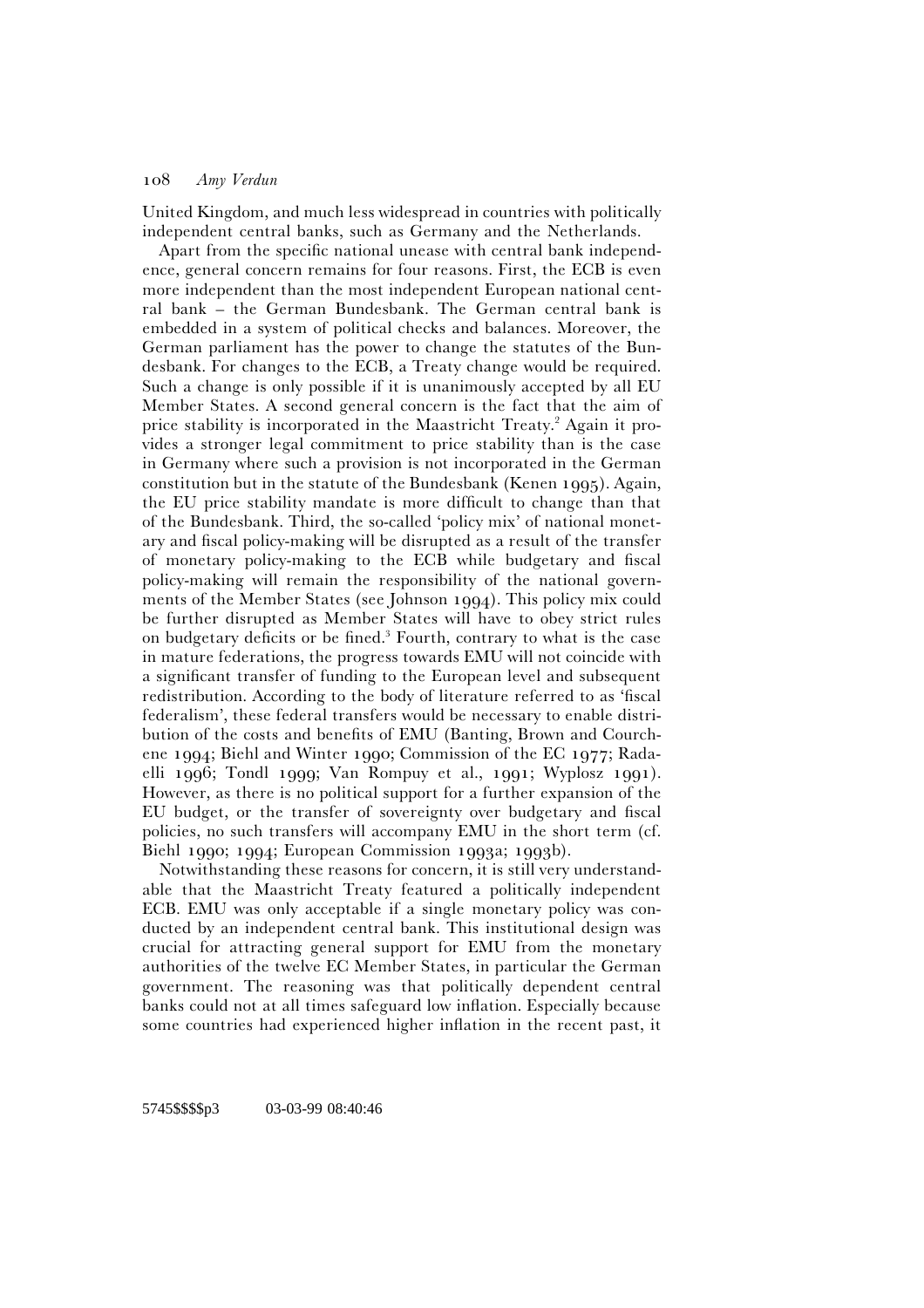was considered absolutely crucial to abandon all possible doubt regarding the central aim of European monetary policy, i.e. price stability, and make the future European central bank independent in order to secure the safeguarding of this mandate.

This focus on low inflation as the core aim of monetary policy had become widely accepted in economic literature, since the early 1980s (cf. Canzoneri, Grilli, and Masson 1992). Many monetary authorities throughout the world, encouraged by the authoritative International Monetary Fund (IMF), have since those years stressed the need to contain inflation. Furthermore, as the ECB is a *new* institution, it is necessary to gain credibility in the absence of a track record. Economic studies have shown that inflation and interest rates are strongly related to the *expectations* of operators in the financial markets (cf. Gros and Thygesen 1998; Woolley 1992). Yet, central bank independence alone is an insufficient measure for securing price stability (Lohmann 1996, Sturm 1995, Winkler 1996). Moreover, as the ECB *de facto* replaces the German Bundesbank, it was politically necessary to model it closely on the German institutional arrangements. Finally, it was believed that it would be impossible to have EMU become fully operational in an environment where economic convergence between the potential participants of EMU would still be insufficiently guaranteed. Therefore, some kind of constraint was deemed necessary; the independent ECB and its mandate to secure price stability would provide such a constraint.

The EU Member States have accepted as its next step in the European integration process a particular kind of economic and monetary integration. First, a transfer of sovereignty over monetary policymaking to the European level. Second, a transfer of sovereignty over monetary policy-making to an *independent* central bank. Third, the absence of flanking policies at the European level, i.e. no transfer of sovereignty to the European level of fiscal, budgetary, and other macroeconomic policy-making. These adjacent areas of policy-making remain at the national level, albeit subject to overall restrictions conforming to the so-called stability pact. There will only be an informal advisory council, the Euro-X or Euro-11 Council, to deal with issues of possible macro-economic policy coordination<sup>4</sup>. Fourth, the absence of regional or fiscal transfers to accompany EMU.

This particular institutional design may lead to concerns over democratic accountability, legitimacy, responsive and responsible government and redistributive justice. It is already an unprecedented step to have so many countries remove monetary policy-making out of the hands of national governments into the hands of a European body. In addition, monetary policy will be different when a ECB takes as its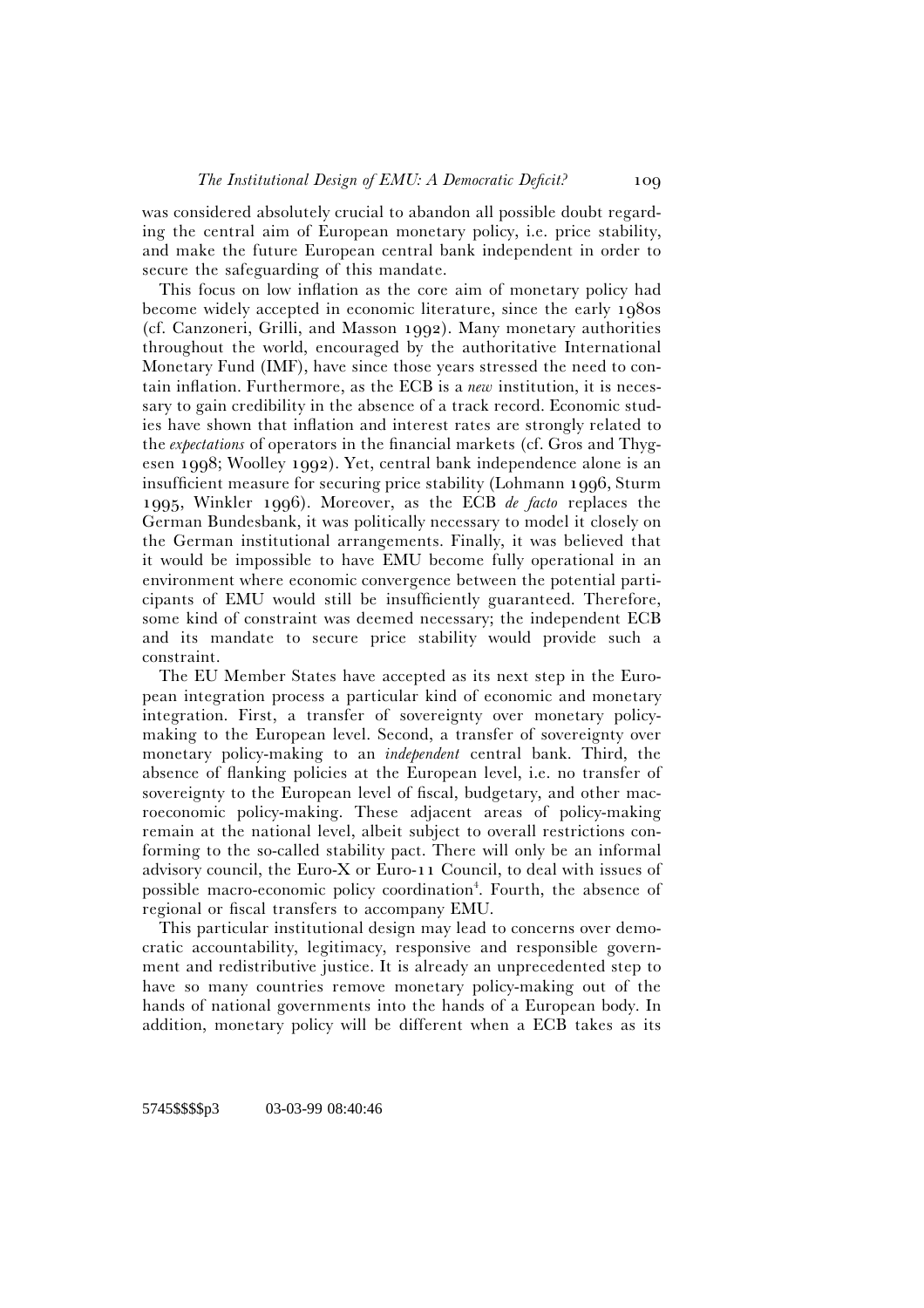domain of policy-making the area of eleven countries instead of the traditional domestic economic area. Moreover, the EMU institutional design will not mirror the policy-mix of domestic policy-making. Macroeconomic policy-making will not be transferred as well. One can wonder what political body can be held accountable for any imperfections once EMU is fully operational. It also leads to the question who will be approachable and responsible if EMU leads to an unfair spread of costs and benefits across the regions, the Member States or even the various industrial sectors. Once it is clear what body is responsible it begs the question what measures can be taken to correct the imbalance. Obviously, as long as the ECB is fulfilling its mandate, i.e. is securing price stability, *that* body should *not* be held responsible for correcting any of these possible distortions. Thus, if Member States are unhappy with the results of those policies, another European body should respond and be held responsible. The institutional design of EMU does not make clear what body would be responsible, and what policy instruments and measures it could use to correct these imperfections. Hence, this institutional design of EMU causes some concern.

This article explores these issues. Five central questions are posed: first, does EMU and the independent ECB indeed cause a democratic deficit problem? Second, what can be learnt from examining nonmajoritarian forms of policy-making for understanding these democratic concerns? Third, which lessons can be learnt from the existing arrangements in Germany regarding the role of an independent central bank, and concerns over democratic accountability? Fourth, how do economic theories, such as optimum currency areas and fiscal federalism, inform us about the possible proper institutional design of EMU? Fifth, why was an economic government absent from the EMU project? Finally, are the concerns about democratic accountability and the EMU institutional design justified?

# *1 Democratic deficit and accountability*

The discussion on the 'democratic deficit' in the EU has taken off in recent years. Its literature is vast and discusses various aspects of democratic accountability and principles (see *inter alia* Boyce 1993; Chryssochoou 1998, Featherstone 1994; Lodge 1994; Scharpf 1997; V. Schmidt 1997; Williams 1991). When discussing the 'democratic deficit' scholars may be referring to the lack of democratic control of the national and European parliaments over the decision-making process in the European Council and the EU Council of Ministers (see Verdun 1999a). Often a criticism is heard about the fact that the European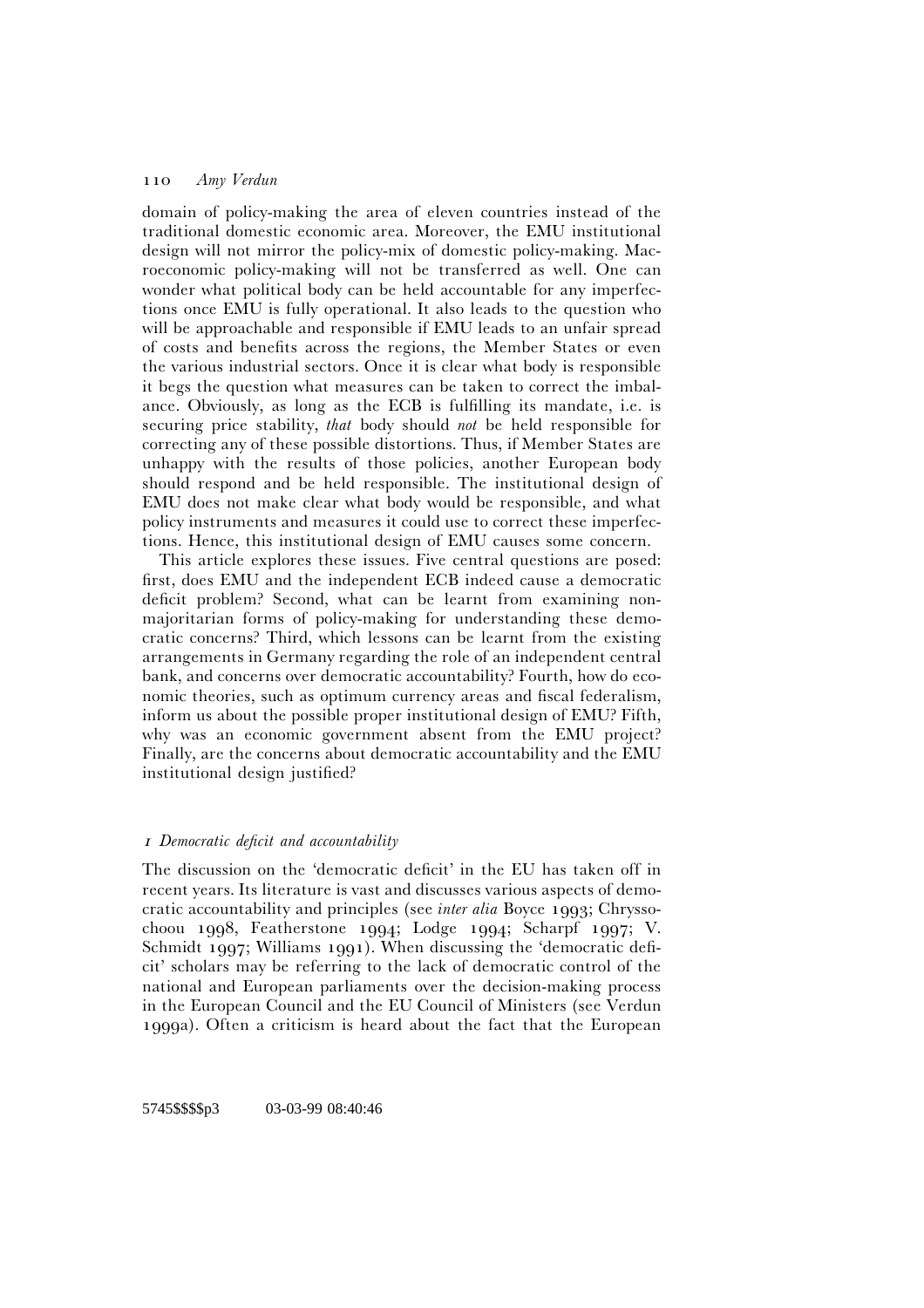Commission, the policy initiator, is not sufficiently democratically controlled (Boyce 1993; Chryssochoou 1995; Williams 1991).

The ECB will also not be accountable to either national or the European Parliament. The statute of the European System of Central Banks (ESCB) which comprises the ECB and the national central banks of the Member States participating in EMU ensures that it will be completely independent in its conduct of monetary policy-making (Teivanen, 1997). Politicians may not even *seek* to influence the ECB. Article 107 of the Maastricht Treaty states the exact degree of political independence:

'When exercising the powers and carrying out the tasks and duties conferred upon them by this Treaty and the Statute of the ESCB, neither the ECB, nor a national central bank, nor any member of their decision-making bodies shall seek or take instructions from Community institutions or bodies, from any Government of a Member States or from any other body. The Community institutions and bodies and the governments of the Member States undertake to respect this principle and not to seek to influence the members of the decision-making bodies of the ECB or of the national central banks in the performance of their tasks.' (Treaty on European Union, Art 107).

In addition to the provisions of independence, the ESCB will also operate in secrecy. The proceedings of the Governing Council of the ESCB<sup>5</sup> will be confidential. It will, however, publish a quarterly bulletin and an annual report. The latter will be presented to the European Council and the EP by the president of the ECB.

In addition to the lack of formal parliamentary control over the decision-making process, another aspect of the process has led to considerable concerns about democratic accountability: the aspect of secrecy, technocracy and lack of transparency in the EU policy-making process. Kevin Featherstone criticizes the technocratic and elitist mode of policy-making in the EC, and in particular the role of the European Commission in the integration process. Featherstone takes his definition of the democratic deficit in the EC from the 1988 Toussaint Report:

'the combination of two phenomena: (i) the transfer of powers from the Member States to the EC; (ii) the exercise of these powers at Community level by institutions other than the European Parliament, even though, before the transfer, the national parliaments held power to pass laws in the areas concerned.' (Featherstone 1994: 150).

A somewhat different analysis of this dimension of the democratic deficit problem is adopted by Juliet Lodge (1994). Lodge focuses in particular on the lack of transparency, the lack of provisions for citizen participation, and the relatively underdeveloped inter-institutional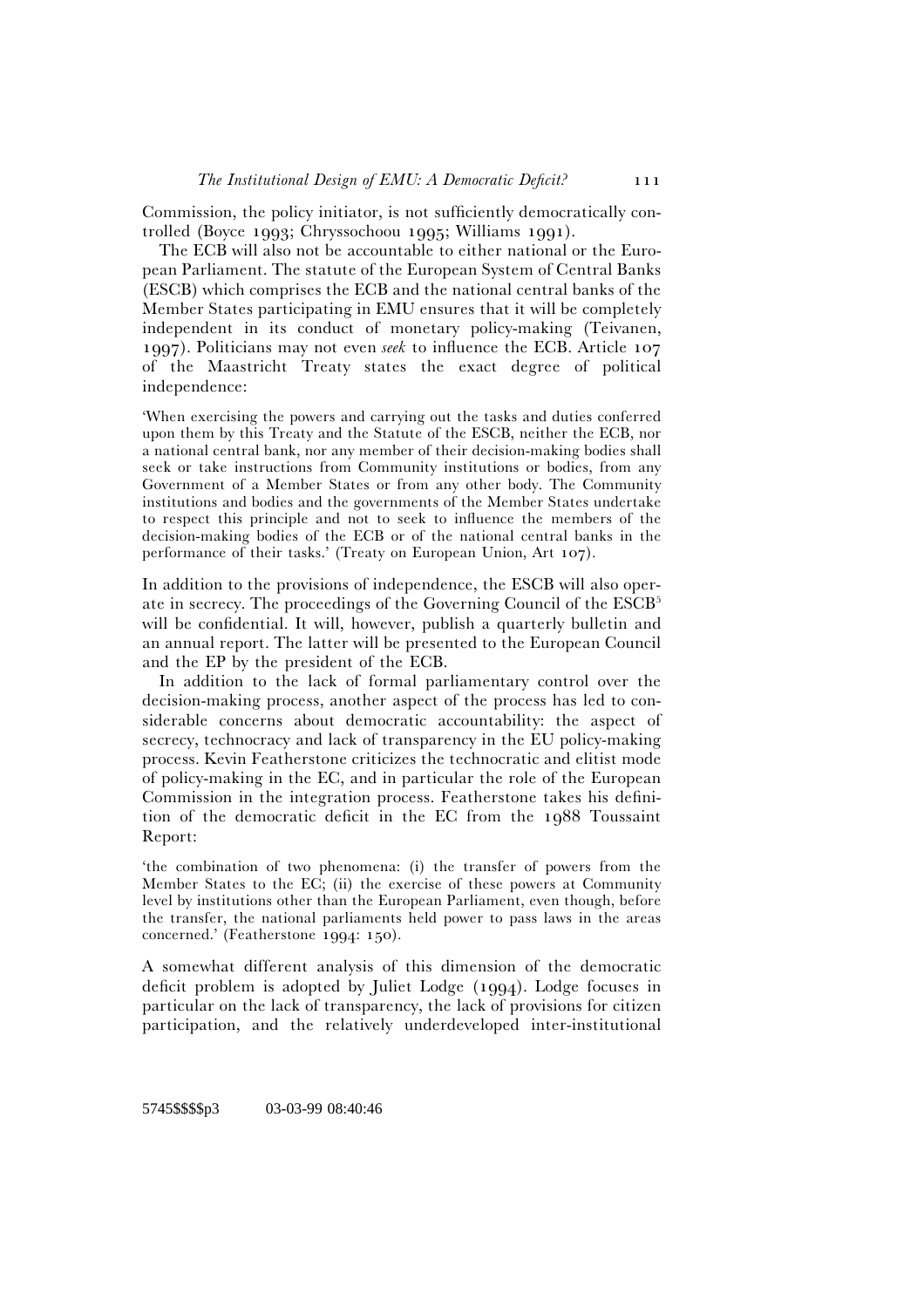cooperation. She advocates a wider debate on these issues and larger information flow to the general public in order to close at least the 'information gap', which she considers as part of the cause of the democratic deficit.

For economic and monetary policy-making in the EU these dimensions of the democratic deficit problem could also be considered applicable. Many of the decisions agreed on by the Ecofin Council (the Council of Ministers of Economic and Financial Affairs), have been prepared in total secrecy in the Monetary Committee of the European Union. The Monetary Committee consists of top officials of the Member States' central banks and Ministries of Finance. It meets once a month behind closed doors. No minutes are taken. This influential committee has closely monitored the economic developments in the Member States since 1960 (cf. Kees 1987; Rosenthal 1975; Verdun 1999c).

In other words, the 'normal' concerns for democratic accountability which have been noted with regard to various aspects of EU policymaking could well be argued to be also at the core of the establishment of EMU.

This article is not the first to link the democratic deficit to EMU. Lisa Martin (1993) has argued that EMU is subject to fears of lack of accountability because it is linked to other EC issues, about which these concerns exist. In addition, legal scholar Laurence Gormley and the economist Jakob de Haan (1996) argued that compared to the existing independent central banks in Germany, the Netherlands and New Zealand, there exists a democratic deficit problem with the ECB. Although they welcome the fact that the objective of monetary policy would be price stability, they propose that the EP should be responsible for the legal framework:

'In other words, the ''rules of the game'' (i.e. the objective of monetary policy) are decided upon according to normal democratic procedures, but the ''game'' (monetary policy) is delegated to the European Central Bank. Since national parliaments can alter this legislation, the Central Bank remains under the ultimate control of those parliaments.' (Gormley and de Haan 1996: 112).

Following the analogy with the national situation, they add that in the EU the ECB thus ought to be controlled by the European Parliament.

A similar plea has been made by the prominent economist Peter Kenen (1995). Notwithstanding the fact that he welcomes the independence of the ECB and its mandate to secure price stability, his basic criticism is that 'the European Central Bank will be even more independent than any existing bank – even the German central bank – and thus less accountable' (Kenen 1995: 42). Whereas national legislators have the competence to amend the laws and statute of the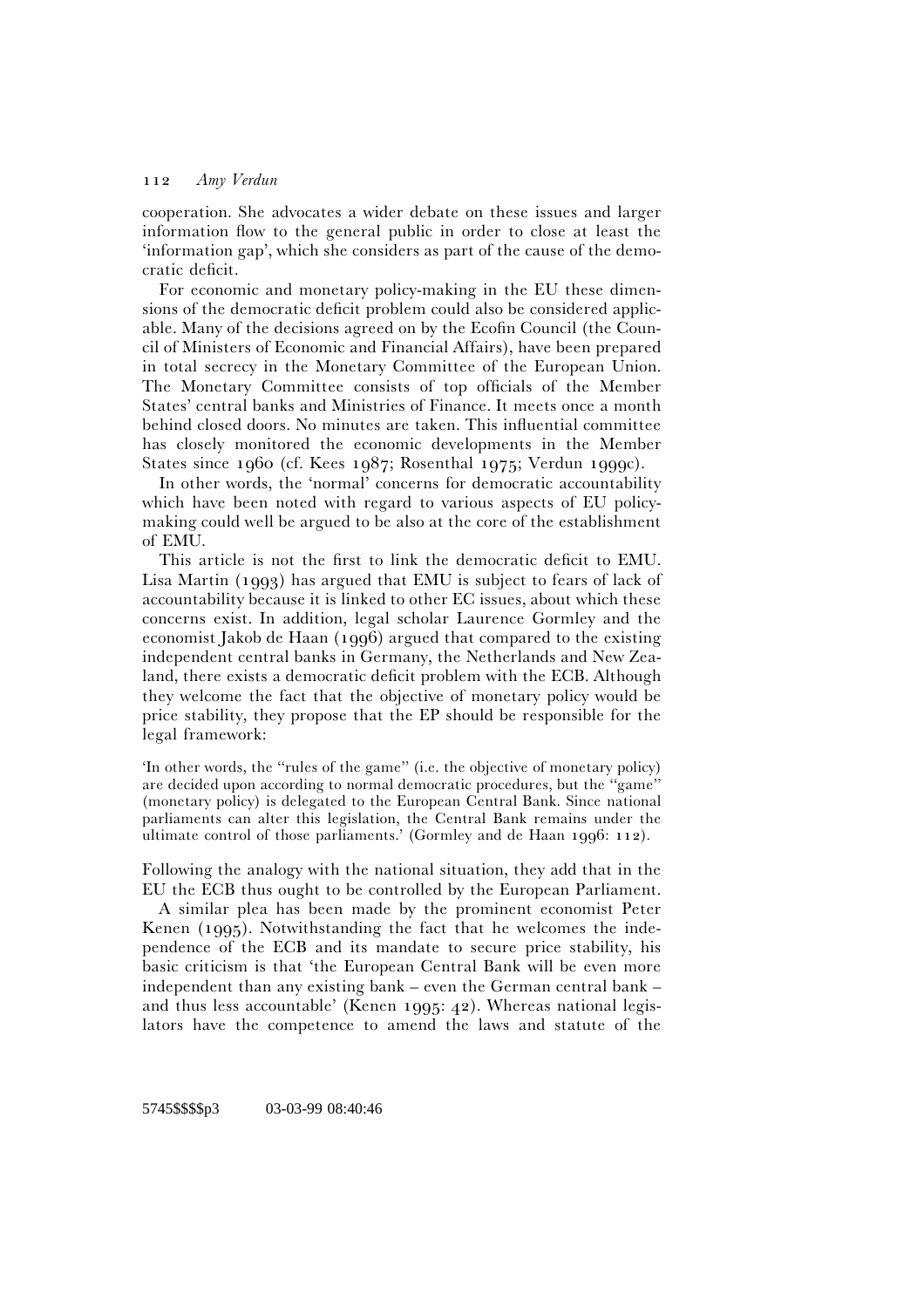national central banks, any amendments to the ESCB statute would require a unanimous European Council decision and ratification of the amendment in all Member States. Hence, Kenen spurs the European Union to 'do more to close the democratic deficit' and suggests that the EP be given the right 'to initiate amendments to the ESCB Statute and even the right to enact them'. (Kenen 1995: ibid).

Finally, political science scholars who have written widely on EMU, have also recognized an inherent democratic deficit problem in the EMU process. Kenneth Dyson, Kevin Featherstone and George Michalopoulos (1995) state two reasons. First, the democratic deficit problem occurs because of what they call, the 'insularity' of the EMU process, i.e. a minor role played by interest groups and business elites compared to the one played by national governments in the 1991 Intergovernmental Conference negotiations on EMU. Second, the problem worsens because further development towards political union to flank EMU lags behind. They see the latter as a problem mainly because the ECB will be independent and no provisions are made for linkage with fiscal responsibilities (Dyson *et al.* 1995a: 35). This argument of the absence of fiscal federalism or political integration is at the heart of a comparison between the existing central bank arrangements in existing nation states. Elsewhere I have argued that EMU displays a basic asymmetry due to the lack of parallelism between 'economic' and 'monetary' integration (Verdun 1996). This asymmetrical process of integration in combination with the absence of further macroeconomic and political integration has enlarged the democratic deficit problem (cf. Verdun 1999a).

Summarizing, related to EMU the democratic deficit can be identified as occurring, firstly, as a result of the absence of parliamentary accountability. Secondly, it results from the lack of transparency in the decision-making process, and thirdly the asymmetrical development of the monetary integration process compared to the political or budgetary and fiscal integration process. Yet, one can wonder whether the these concerns about central bank independence and the EMU institutional structure more generally should really be viewed from this 'democratic deficit' perspective. Recently scholars have discussed the legitimacy of having independent regulatory agencies and nonmajoritarian ruling as a form of governance.

## *2 Non-majoritarian Modes of Governance*

Whether or not a mode of governance is democratic depends on whether it is subject to control. '*Modern Political Democracy* is a regime or system of governance in which rulers are held accountable for their actions in the public realm by citizens, acting indirectly through the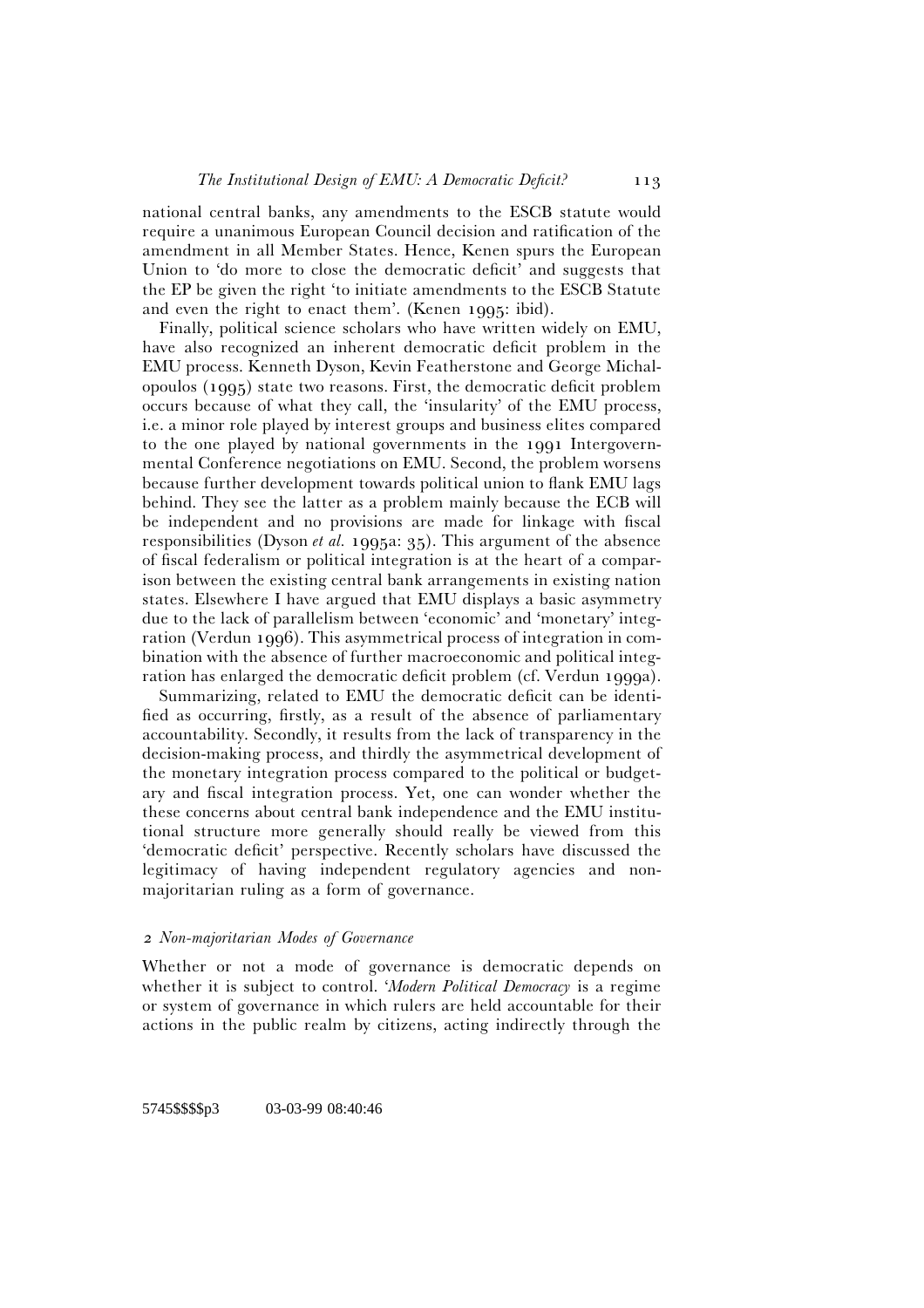competition and cooperation of their representatives.' (Karl and Schmitter 1991: 76).

The first type of democratic control that comes to mind is that by individuals who are directly accountable to the electorate. This parliamentary accountability is often perceived as the 'normal' democratic mode of governance. However, non-majoritarian modes of governance (court rulings, policies made by independent regulatory agencies, as well as decision-making by supranational institutions) can be just as acceptable as a majoritarian mode of governance, provided they are in one way or another accountable (Dehousse 1997; Kreher 1996; Majone 1997a, 1997b; Shapiro 1997). When properly accountable, nonmajoritarian modes of government can be fully legitimate (Verdun and Christiansen 1999; Patomäki 1997). This is particularly true when it concerns long-term policies. Various scholars have noted that the European integration process has typically been legitimised through economic output and not through participation (see Kohler-Koch and Eising 1999; Jachtenfuchs, Diez and Jung 1998). When the need to create policy credibility is at stake, a non-majoritarian mode of governance is in fact the most likely way to achieve the desired policy outcome (Majone 1996: 2, 1997a, 1997b; cf. Wincott 1992). For many years, the question at stake with regard to monetary policy has been whether national governments should maintain the capacity to set their policy objectives in response to day-to-day economic and monetary conditions or whether they should direct their policies towards fixed targets, such as inflation or exchange rate targets. In recent years it has become conventional wisdom to accept that monetary policies will be more successful, in terms of policy outcome, if they are pre-announced and taken out of the hands of national politicians. This explains the recent worldwide popularity of the idea of creating independent central banks. Even in those countries where central bank independence for the longest time was inconceivable, such as the United Kingdom, the Bank has gained more autonomy in meeting a pre-announced inflation target.

In this regard Majone has pointed to the difference between 'efficient' and 'redistributive' policies. Drawing on the work of Knut Wicksell, Majone stresses the need to settle both types of policies through separate decision-making processes:

'Efficient policies attempt to increase aggregate welfare, that is, to improve the conditions of all, or almost all, individuals and groups in society, while the objective of redistributive policies is to improve the conditions of one group at the expense of the other' (Majone 1996: 16).

According to Majone there should be no problem with a nonmajoritarian mode of governance if it concerns efficient policies.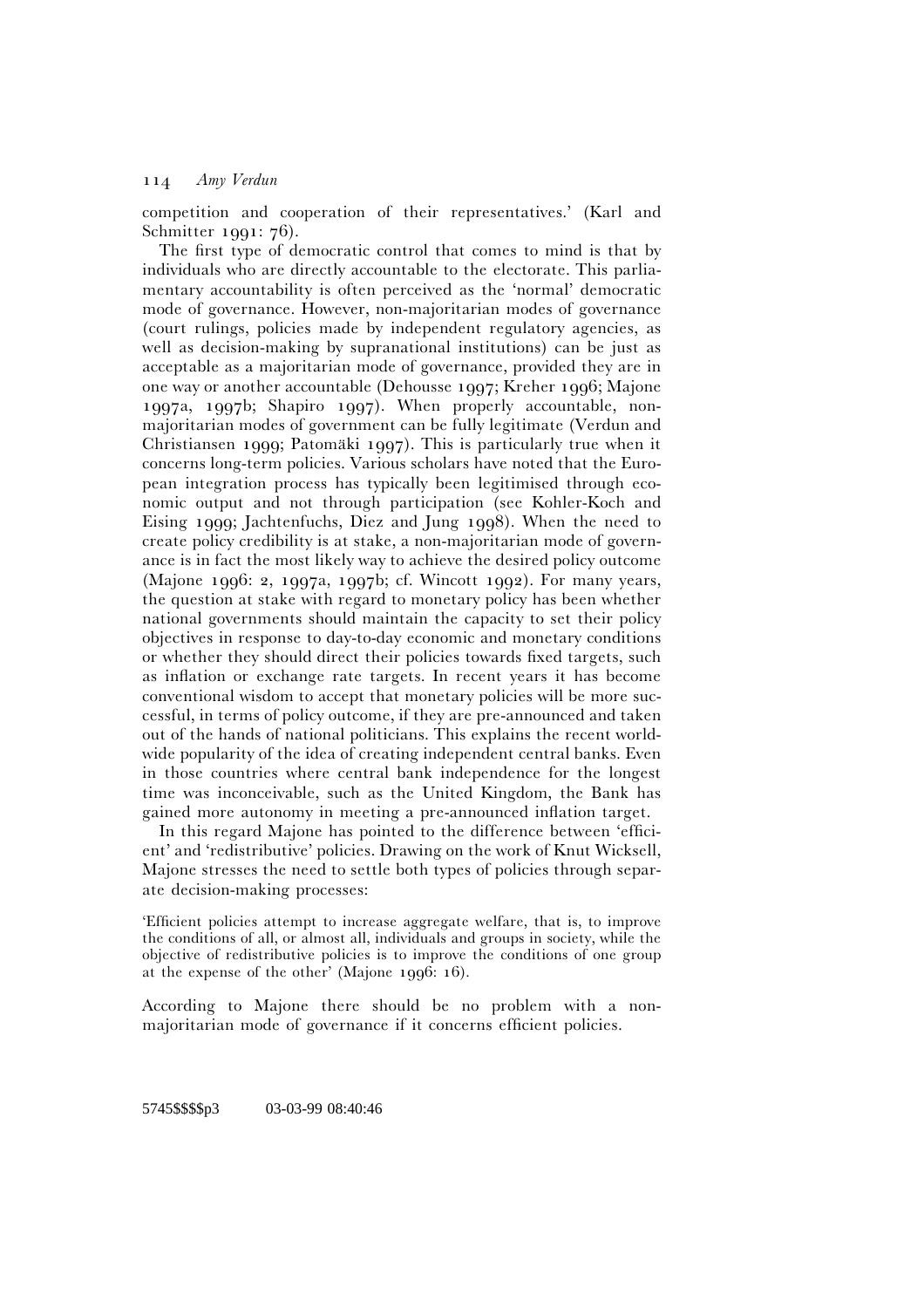Hence, the fact that the institutional design of EMU is based on a non-majoritarian mode of governance should not *per se* trigger concerns over democratic accountability, provided that its creation will be compatible with a good example of 'responsive' and 'responsible' government – i.e. that a given body of government will respond to changing circumstances and will safeguard the principles and objectives that it set out to protect (see also Teivainen 1997). It would also need to be accountable to the national and/or European political body, in that it showed that it was fulfilling its mandate (see also Verdun 1998b).

Suppose that economic and monetary policies conducted in EMU could be regarded as efficient policies (i.e. would benefit everyone participating in EMU). In order to satisfy our notion of responsive and responsible government, two central principles and objective could be identified. First, EMU needs to safeguard its primary objective, price stability. The ECB has decided this means not more than two per cent inflation. Second, EMU needs to be compatible with the 'principles' of the European Community as stated in Article 2:

'The Community shall have as its task, by establishing a common market and an economic and monetary union and by implementing the common policies or activities ( . . . ), to promote throughout the Community a harmonious and balanced development of economic activities, sustainable and non-inflationary growth respecting the environment, a high degree of convergence of economic performance, a high level of employment and of social protection, the raising of the standard of living and the quality of life, and economic and social cohesion and solidarity among the Member States' (Treaty on European Union, Title II, Article 2).

The assumptions underlying the EMU institutional design are: an independent ECB will lead to price stability. This achievement, in turn, will lead to harmonious and balanced development of activities, a high degree of convergence and employment. However, if these targets clash, i.e. if price stability proves not at all times to be compatible with balanced economic growth throughout the EU, it will have to be decided which of the two objectives would have priority. The independent ECB is likely to favour safeguarding price stability. Hence, if a clash of the two targets occurs, i.e. if low inflation in EMU countries results in uneven levels of economic growth and levels of employment, a situation would have been reached where in fact EMU policies would be considered in Majone's terms 'redistributive' policies. In this case it would be necessary, according to the principles set out above, to demand that majoritarian rule be introduced, that is, to hold a public authority responsible. However, the institutional design of EMU has not envisaged this kind of governance. What will be necessary in such an event is that the European Council or another majoritarian body,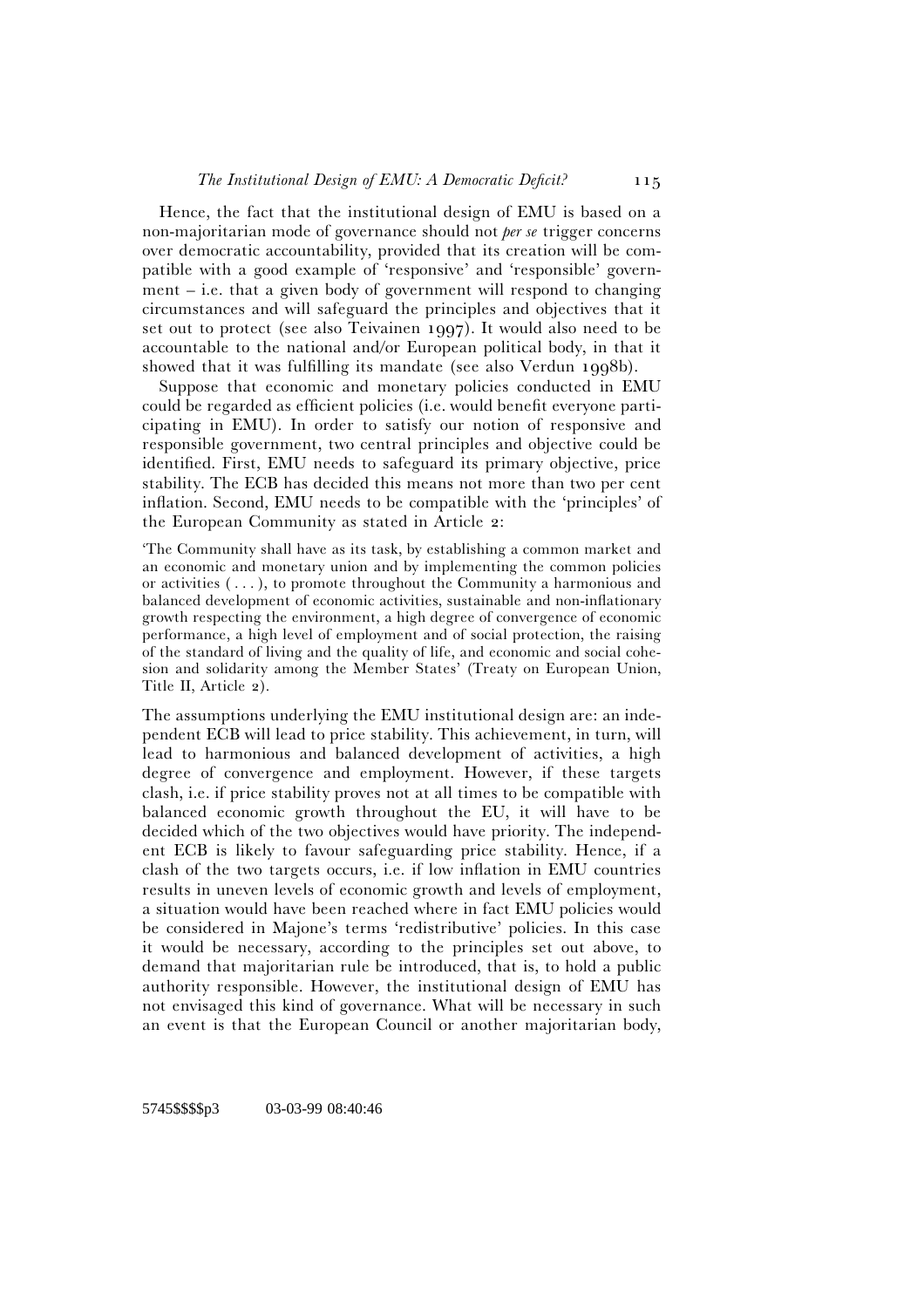is responsible for resolving the redistributive issues which occur. It is this concern over the unequal spread of costs and benefits of EMU and the possible lack of political authority to be held responsible that is at the heart of the general concern about the EMU project.

In part these concerns arise from its construction: it was modelled after the German Bundesbank without appreciating the specific German domestic context. As we shall see in the next section, in the German case there are no major concerns about whether central bank independence endangers democratic principles. What however will become clear is that the Bundesbank is embedded in a domestic framework which is quite different from the one found in the EU as a whole.

# *3 Lessons from Germany's central bank independence*

What lessons can be drawn from the German 'model' regarding the role of an independent central bank? Does it pose problems of democratic accountability? Is the Bundesbank as independent as is often claimed? How is responsive and responsible government ensured in Germany?

The German Bundesbank not only has price stability as its overriding mandate but also the task of supporting the economic policies of the national government, in ways that do not threaten the objective of price stability. Moreover, the German national government is responsible for exchange rate policies, and the Bundesbank has only an advisory role – the government is not obliged to seek the Bundesbank's advice. The Bundesbank's independence is further constrained by the fact that the government appoints the central bank president as in the case of the EU, where the European Council appoints the President of the ECB (Kennedy 1991; Louis 1989).

Sturm (1995) has argued that these legal foundations are insufficient to safeguard central bank independence. The appointments of political allies of Chancellor Kohl as the central bank governor, Hans Tietmeyer, and the vice-president, Johann Gaddum, illustrate this concern.<sup>6</sup> Indeed, the German government has still quite a strong position to conduct monetary policies independent from the Bundesbank, and has in recent years demonstrated the political will to take decisions which the Bundesbank opposed. The two often quoted examples are German reunification including the decision to lock the exchange rates of the Ost- and D-Mark at an economically overvalued rate. The second famous example is the fact that the Bundesbank was against the fixing of a timetable on EMU, because it estimated that economic convergence could not be achieved in the proposed time period, but the government of Chancellor Helmut Kohl went ahead and signed the Maastricht Treaty anyway (Henning 1994; Marsh 1992; Sturm 1995). A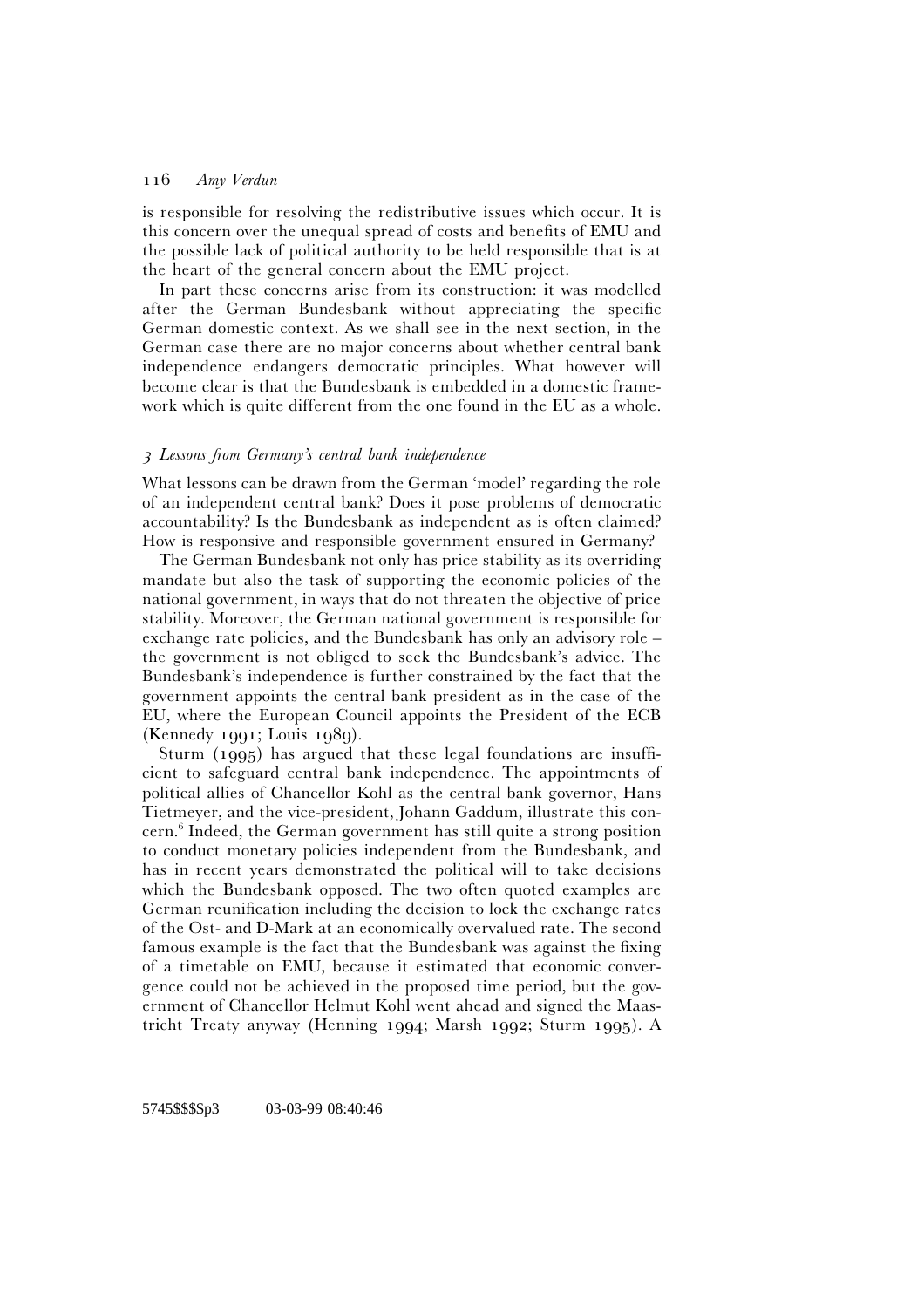third interesting example is found in the creation of the EMS in the late 1970s. As is told anecdotally in Helmut Schmidt's memoirs, he and Giscard d'Estaing met to discuss the EMS explicitly behind the back of the Bundesbank as Schmidt was convinced that the Bundesbank would oppose the EMS initiative (H. Schmidt 1990).

Hence, formal central bank independence in Germany has not meant a fully rigid regime in which there is no role for politics and politicians. Whether or not this fact plays any role of importance in German attitudes to central bank independence is not known. The fact is that German citizens and the German parliament have never objected to the political independence of the Bundesbank. Central bank independence has not led to concerns about democratic accountability; German citizens have accepted that low inflation can only be guaranteed by having an independent central bank.

The reasons for the historical acceptance in Germany of central bank independence, and its mandate of price stability, are found in the country's history; in particular the 1923 hyperinflation and the need for a new start after the Second World War (Goodman 1992; Marsh 1992; Verdun 1999b). Moreover, the German experience of the two World Wars meant that an institutional solution to a political problem was much welcomed. Determining that low inflation was a 'good' policy objective, and giving an independent central bank the mandate to safeguard this objective, meant that the Germans could be certain of the policy result independent of who governed the country. The D-Mark is part of the German national identity (see Risse *et al.* 1997; Verdun 1999b). Recently, German citizens have strongly opposed the rush into EMU if it means that the countries joining EMU will not completely fulfil the convergence criteria of the Maastricht Treaty. They are concerned that the new European currency – the euro – will not be as strong as the D-Mark.<sup>7</sup> Protestors have marched the streets opposing the cuts in government spending, but no calls were heard of problems with central bank independence or indeed its mandate of price stability. In other words, the German public has not been concerned about the official independence of the Bundesbank. They have accepted it as a necessary condition for price stability.

The fact that the German federal government *de facto* has an influence over certain important decisions in the realm of monetary policy gives it a stronger position when it is necessary to have a majoritarian decision taken. When necessary it can take over the function of being a responsive and responsible government. In this respect, the German system is quite distinct from what can be expected from the creation of EMU in the EU. In the EU the German institutional design has been adopted. However, there seems to have been little attention given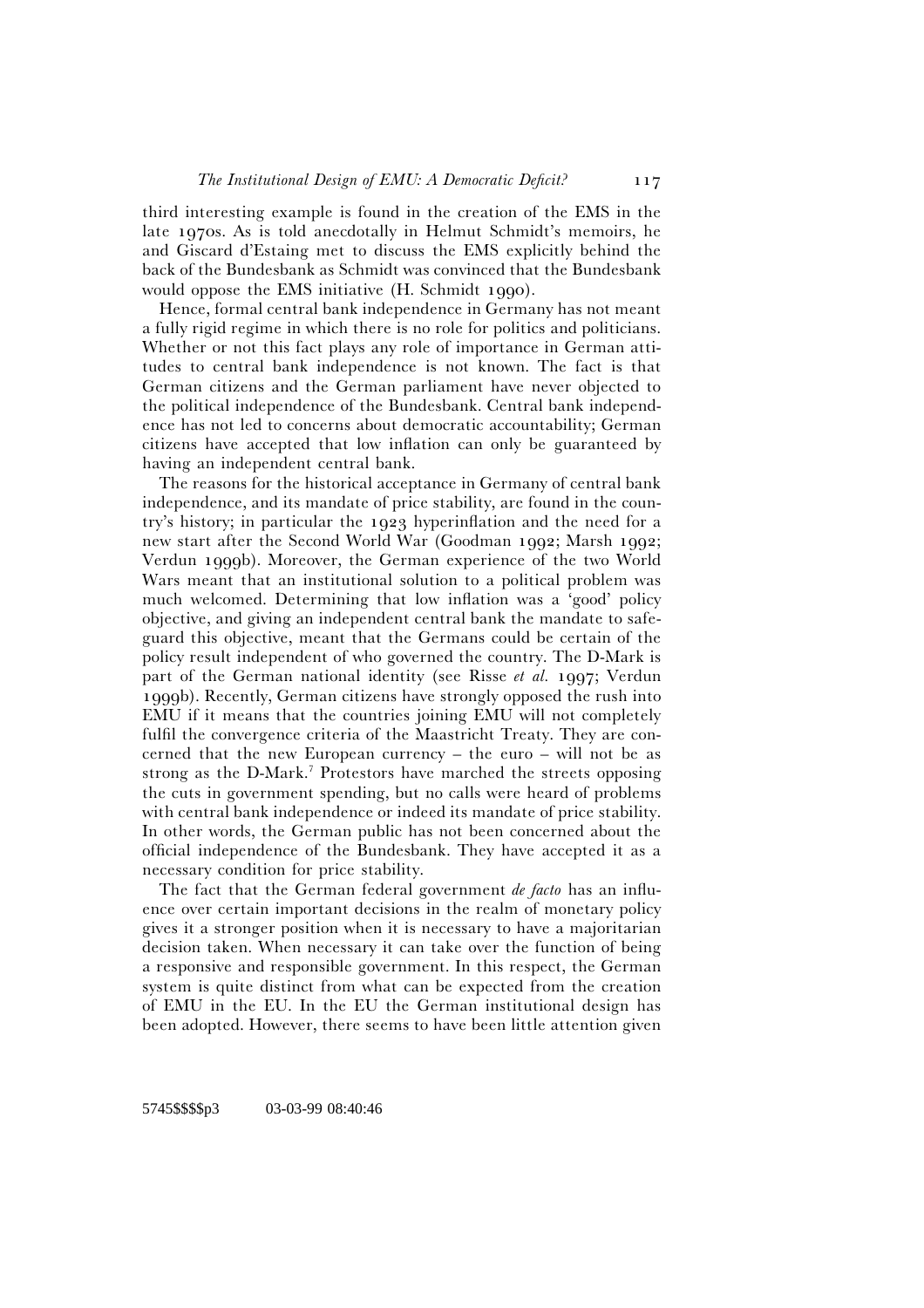to the *de facto* responsible and responsive role played by the German government, whereby the decisions of the central bank are occasionally overruled.

This leads us to a next related question, does central bank independence actually mean being able to safeguard low inflation, convincingly? John Goodman (1992) has noted that during the 1970s inflation in Germany went up as a result of high wage demands. McNamara and Jones (1996) emphasise the importance of domestic institutions, and the understanding of German trade unions and employers' organisations to keep wages and price increases under control. The 1989 Delors Report, the central bankers' blueprint to create EMU, has also stressed the need to have wages and prices geared towards price stability  $- a$ conviction echoed by authors such as Hall (1994) and Kaufmann (1995). It is, in fact, this insecurity about whether price stability can be maintained simply by having a statutory independent central bank that has been an important reason for making the ECB as independent as possible. The adoption of the Stability Pact has been another reaction to this concern over price stability under EMU (Artis and Winkler 1997; Lohmann 1996). In addition, according to a study of the Federal Reserve in the United States, some role for fiscal transfers may be necessary to counterbalance the ECB (Canzonieri, Grilli and Masson 1992; Eichengreen 1995). These issues are addressed in the next section.

# *4 Optimum Currency Areas and Fiscal Federalism*

A problem which has been frequently discussed with regard to the creation of a currency union, is to determine when individual countries are sufficiently interdependent, and their economies sufficiently converging, for them to be in the position to give up the exchange rate instrument (McKinnon 1963; De Grauwe 1997). These questions have been addressed among others by a body of literature referred to as the optimum currency area (OCA) literature (Kenen 1969; cf. De Grauwe 1997; Gros and Thygesen 1998; Sachs and Sala-i-Martin 1992; Taylor 1995). This economic literature explains under what conditions it would make sense, economically, for countries to adopt a common currency. Unfortunately, the OCA 'theory' suffers from weak predictive features as most existing federations and monetary unions usually do not fully meet the criteria (see also Taylor 1995; Winkler 1996).

Yet, in mature federations, such as Germany or the United States, adverse effects of a single currency and a single monetary policy are in part offset by the existence of automatic fiscal stabilisers. The extent of these stabilising fiscal transfers has been calculated by Eichengreen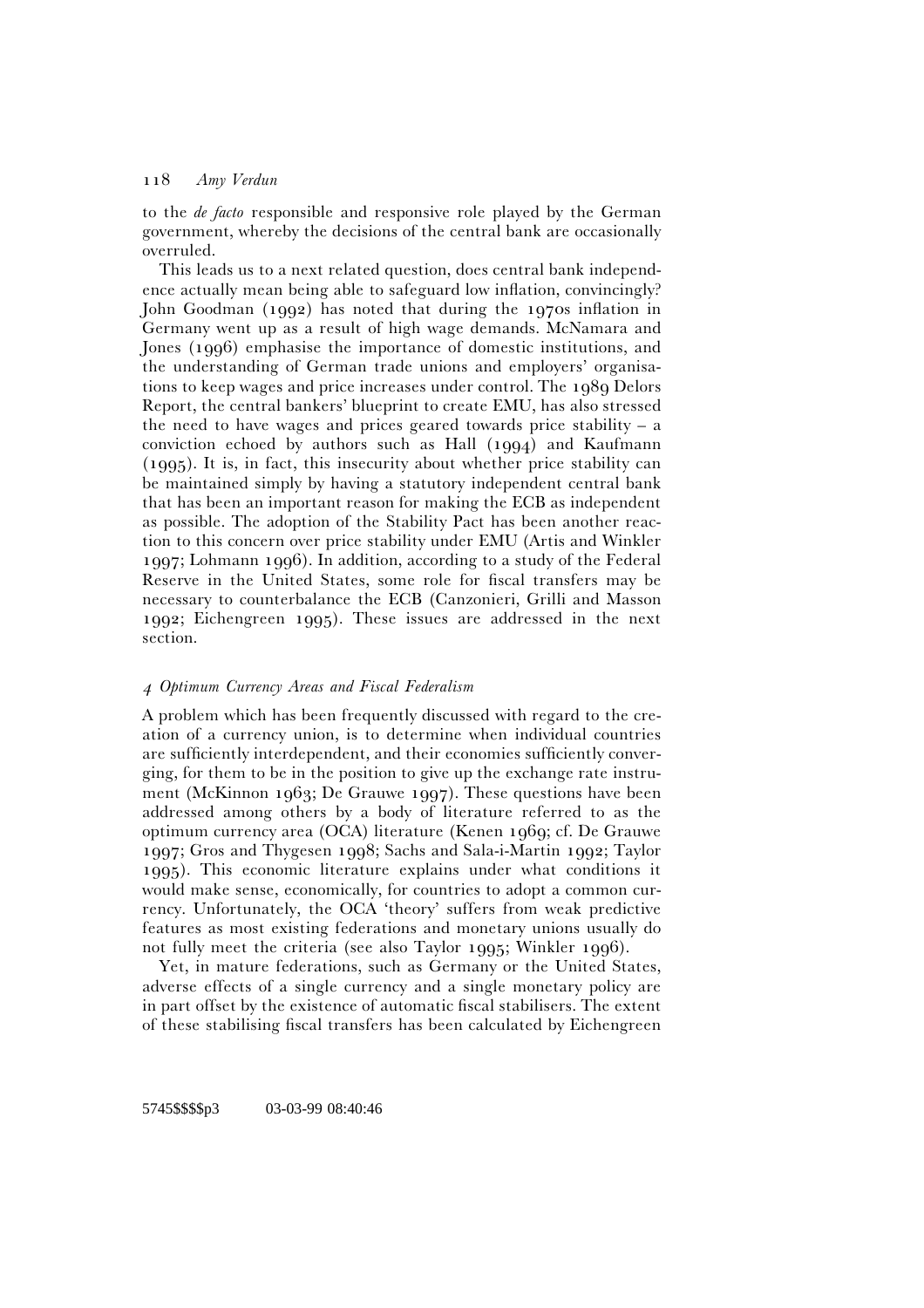(1990; 1993) and Sachs and Sala-i-Martin (1992) who found that the transfers were significant. The question has been asked to what extent the EC/EU should embark on fiscal transfers.

In 1977 a first major EC Commission report was dedicated to examining the role of public finance in the Community to deal with regional problems. It concluded that a substantial central budget was needed. (Commission of the EC 1977: 12). At the same time it noted that:

'an essential characteristic would be that the supply of social and welfare services would nearly all remain at the national level. Such an arrangement could provide sufficient geographical equalisation of productivity, living standards and cushioning of temporary fluctuations to support a monetary union.' (Commission of the EC 1977).

However, as it was recognised that little support existed for extending the EC budget, the report's conclusions were that the Community's budget needed to be expanded by a mere 2 to 2.5 percent of Community GDP in the short run, and eventually account for 5 to 7 percent if a monetary union were created.

In 1991 the Commission embarked on a new major study on public finance 'Stable Money – Sound Finances' (European Commission 1993b, see also European Commission 1993a). When it came out in 1993 it had very cautious recommendations. It did not suggest the need for any major increase in Community spending if EMU was to go ahead. Instead, it was argued, national governments were adequately equipped to handle any occurring country-specific, regional, or sectoral shock, by using national resources. Interestingly, the study was completed in early 1992 but only published in late 1993, as the Commission President Jacques Delors put an embargo on its publication<sup>8</sup> due to the difficulties surrounding the Danish and French referendums on the ratification of the Maastricht Treaty and subsequent problems with the EMS that year.

Ideally the European single currency would be introduced in an optimum currency area (OCA) and would be accompanied by fiscal transfers and some sort of supranational institution ('government') would monitor the entire economic and monetary area. The institutional design of EMU deviates from this ideal type in three ways. First, EMU will by far not represent an optimum currency area. A core group of countries, i.e. Austria, the Benelux countries and Germany, could possibly form an OCA. But certainly countries such as Ireland, Italy, Portugal, Spain and the UK would not form an OCA with the core group nor with each other. Second, there will not be an EU economic government which will determine macro-economic policies for the countries participating in EMU. These policies will remain the full com-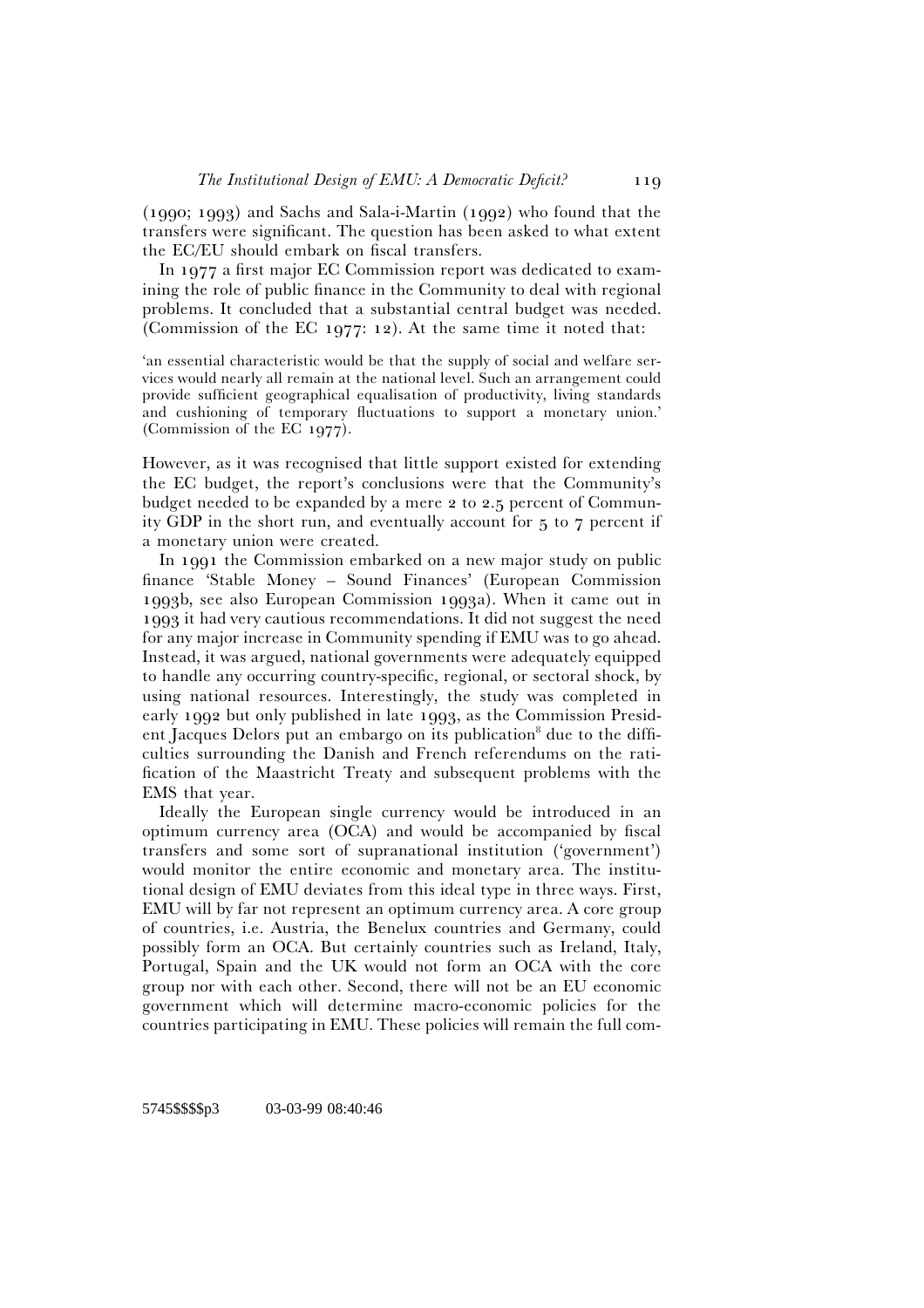petence of Member State governments, even though they will have to accept limits on their budgetary debts and deficits according to the stability pact. Third, there will be no European centralised fiscal transfers of significance. Given their large public spending ratio of Gross Domestic Product, Member State governments in fact *do* have a significant budget to redistribute in the domestic economy, but of course not across the EMU zone.

# *5 Why did EMU develop this way?*

Let us now briefly examine why there was no 'economic government' envisaged in the Maastricht Treaty to flank the ECB. In the first EMU blueprint, the Werner Report drafted in 1970, there was a provision for a European 'Centre of Decision for Economic Policy' (CDEP). This supranational body was meant to flank the ECB, and the CDEP would be accountable to the European Parliament. Its main task was to coordinate economic policies of the Member States. Though the Werner Report was adopted by the European Council in 1971, this first EMU initiative failed for a number of reasons due to international and domestic political changes.

The relaunch of EMU came with the publication of the Delors Report in 1989. This time there was no mentioning of an equivalent to the CDEP. One can ask why no role was deemed necessary for an economic supervisory board? The answer has to be found in the changing trends in beliefs about monetary policy-making and governance (Marcussen 1997; McNamara 1998). What had happened was that the monetary authorities of the EC Member States had changed their 'belief system' – 'their shared assumptions about causal effects and legitimate objectives' (Kohler-Koch 1996: 372). Whereas in the early 1970s Keynesianism was the driving force behind economic governance in all the EC Member States, anti-inflationary policies became the doctrine of the 1980s, though some countries were more successful than others.

Let us recapture here what the context was in which the Delors Committee came up with its EMU-blueprint. The EMS had been operational since 1979 and had surprised most observers with its relative success after the turmoil of the early 1980s. In 1988 exchange rates had been relatively stable, and the monetary authorities of the EMS countries were pursuing policies which made stable exchange rates sustainable.

The Heads of States and Governments at the European Council meeting in Hannover in 1988 asked a committee of twelve central bank governors and three independent experts to ''propose concrete stages'' which would lead towards Economic and Monetary Union. Commission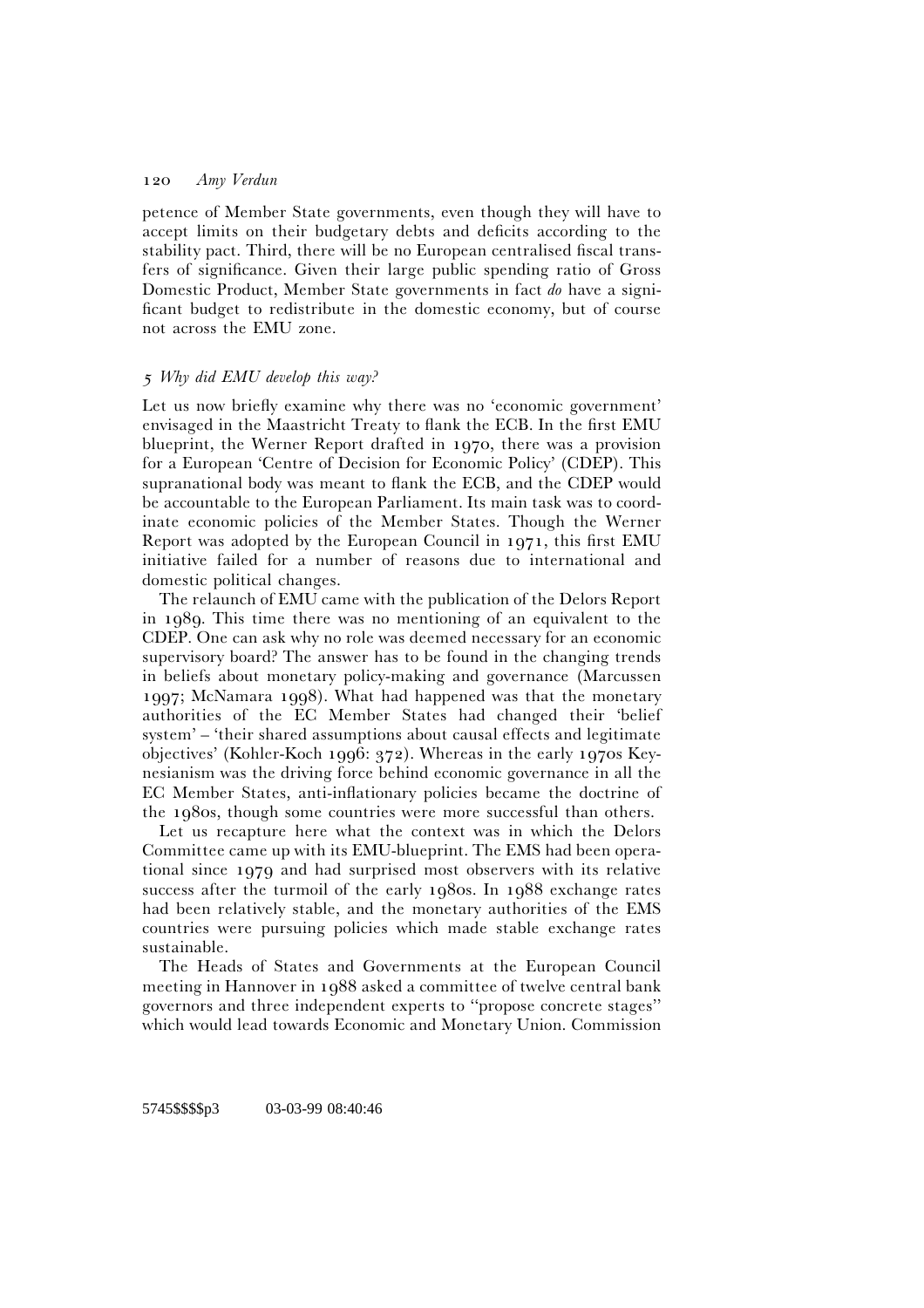President Jacques Delors was asked to preside over the Committee. Given the composition of the committee, the central bankers' line of reasoning obviously resonated in the report (Verdun, 1999d). The monetary experts had been meeting on a regular basis in two committees during the previous decades: in the Monetary Committee and in the Committee of Central Bank Governors. They had experienced the change in attitude to monetary policy and had been discussing the conduct of monetary policy among themselves in the preceding years, even decades. It was therefore relatively easy to come to a conclusion which was based on their common understanding of the role of monetary policy.9

By asking a group of monetary experts, in particular central bank governors, to draft a blueprint for EMU, the European governments could expect to receive a blueprint that would be based on a European Central Bank, modelled after the Bundesbank. At this stage the full political commitment to EMU was still shaky as in particular the British Prime Minister Margaret Thatcher was much against EMU, and any transfer of sovereignty. But the argument was that it was as yet not a political decision, but rather a 'possible blueprint' to EMU. Other national governments had fully understood the fact that any next step to monetary integration would incorporate to a large extent the 'German model', as that was *de facto* what was happening within the context of the EMS.

In 1989 most of the central bank presidents were still accountable to their national parliaments. The central bank presidents were much in favour of gaining political independence from their governments as it was believed that independence would strengthen the central bank capacity to safeguard low inflation. Hence, the Delors Committee proposed in its report published in April 1989 that the EMU plan would include an independent central bank. The committee members strongly felt that they were not in the position to make any suggestions regarding the political arrangements, which they considered to be the responsibility of elected politicians. Hence, the central bankers were surprised when it became clear that the EMU provisions in the Maastricht Treaty resembled so much the original Delors Report.

During the intergovernmental conferences leading up to the Maastricht Treaty a number of details that were left open in the Delors Report were specified, such as the official statutes of the ESCB, the convergence criteria (the criteria for participation in the EMU), the transition to the final stage and the 'opt out' for the UK. Other decisions regarding EMU were taken even in the post-IGC period: such as the stability pact, the name of the single currency, the data of the introduction of the single currency, the decision to set up the Euro-X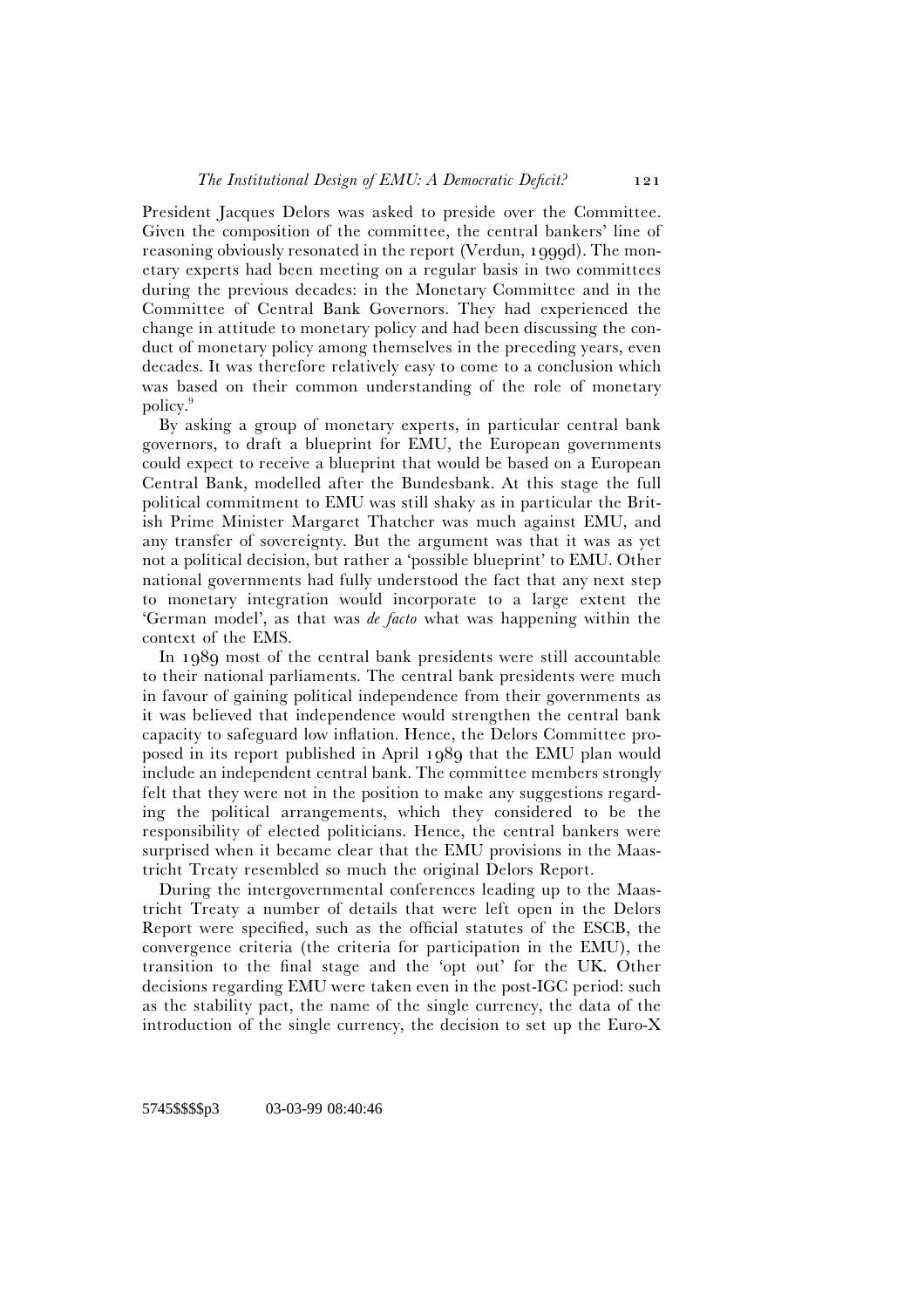Council, etc. However, the basic structure and ingredients of EMU, remained as they had been specified in the Delors Report.

There seem to be four reasons why there were not more political ingredients incorporated in the EMU provisions. First, reaching agreement on the monetary provisions of EMU already was a major achievement in itself. Cooperation of those monetary authorities with a different attitude towards the conduct of monetary policy was mainly based on the fact that in the exchange rate mechanism of the EMS there already existed a dominance of West Germany which the countries were *de facto* confronted with. In particular the British government was still very much against EMU, and would never have agreed to anything more than a minimal package. The British government opposed anything which remotely resembled a federal arrangement.

Secondly, in the early 1990s, in parallel to the IGC on EMU, a second IGC on political union was held. However, the IGC on political union never really focused on the creation of fiscal federalism in the Community nor the establishment of an economic authority to flank the monetary authority. The French government proposed in the EMU-IGC that there was to be a 'gouvernement économique' which would be set up in parallel to the ECB, much along the lines of the CEDP proposed in 1970. However, German negotiators failed to support this initiative, with the result that it was not incorporated in the Treaty (Italianer 1993; Thiel 1995). It seemed that by discussing foreign and security matters under the heading of 'political union' the whole issue of political integration had been seriously neglected (Wallace 1993).

Third, there was strong difference of opinion as to whether EMU would really require fiscal harmonisation. Some authors argued that EMU would require more rather than less flexibility regarding fiscal policy-making (cf. Goodhart 1990). But even if agreement could have been reached about its usefulness, the fiscal systems in the Member States were still very divergent. In addition there was no common understanding about how much, and which, taxes would have to be harmonized, or indeed levied, at the Community level, or about who would be responsible for it, who would pay for it, and benefit from it. Fiscal policy harmonisation was just simply one step too far; there was no support for transfer of sovereignty over these matters to the European level.

Finally, due to the policy interdependence, capital liberalisation, the success of the EMS, the near completion of the Internal Market, the increasing international trade and the continuing competition from non-European firms, policy independence had actually become an empty shell. Hence, it was widely felt that monetary policy-making increasingly was influenced by external factors and by the policies in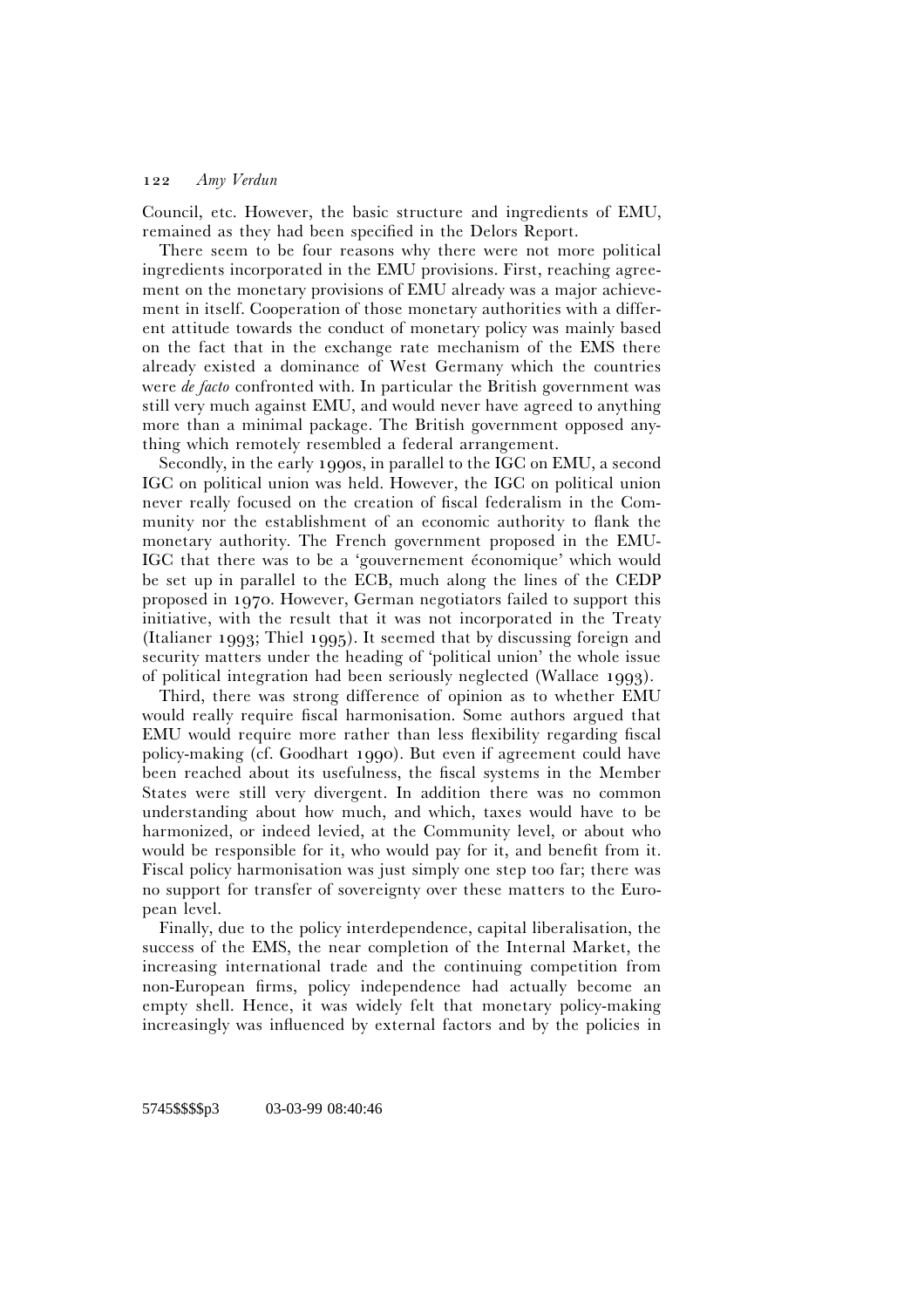the dominant country: Germany. The anxiety about the *de facto* loss of room for manoeuvre in monetary policy-making created a strong drive to make the IGCs come to a productive conclusion. As a result the leaders of the Member States wanted to agree to a package deal on EMU even if it was incomplete. Hence, the Treaty on European Union, a multi-facetted compromise, was agreed to at the Dutch town of Maastricht in December 1991 (cf. Artis 1992; Bini-Smaghi et al., 1994; Dyson 1994; Henning 1994; Sandholtz 1993).

#### *6 Coping with the democratic deficit of EMU*

The EMU provision in the Maastricht Treaty had particular institutional design due to its specific historical background. Under different conditions the creation of EMU *could theoretically* have coincided with greater transfer of political responsibility to the European level and could have been accompanied by greater redistribution through federal fiscal transfers. However, given the development of economic, monetary and political integration in the EC such a development was highly unlikely.

The above synoptic historical account indeed substantiates the existence of the democratic deficit of EMU as defined earlier in this article. This democratic deficit of EMU results from a lack of parliamentary accountability, lack of transparency, an asymmetrical development of monetary integration on the one hand, and lack of budgetary, fiscal and political integration on the other hand. Let us now return to the question whether the democratic deficit of EMU should be a real concern to us.

EMU developed as a monetaristic project as a result of the presence of widespread agreement on monetary policy objectives (i.e. price stability, and stable exchange rates) and the need for solid institutional provisions for the independent monitoring of monetary policies. There was no support for the establishment of a European 'economic government' which would be responsible for the conduct of macro-economic policies. In fact, even if an attempt had been made to formulate macroeconomic policies at the European level, it is highly unlikely that policies could have been formulated which all EU Member States would support. Hence, part of the reason for the asymmetry between the role of monetary policy and macro-economic policy is the fact that there exists strong consensus regarding the former, and much less consensus regarding the latter area of policy-making.

Should we be concerned about this asymmetrical development? To judge this fact one needs to reflect on the case of 'non-EMU', or 'the pre-EMU status quo'. If EMU had not happened, the Member States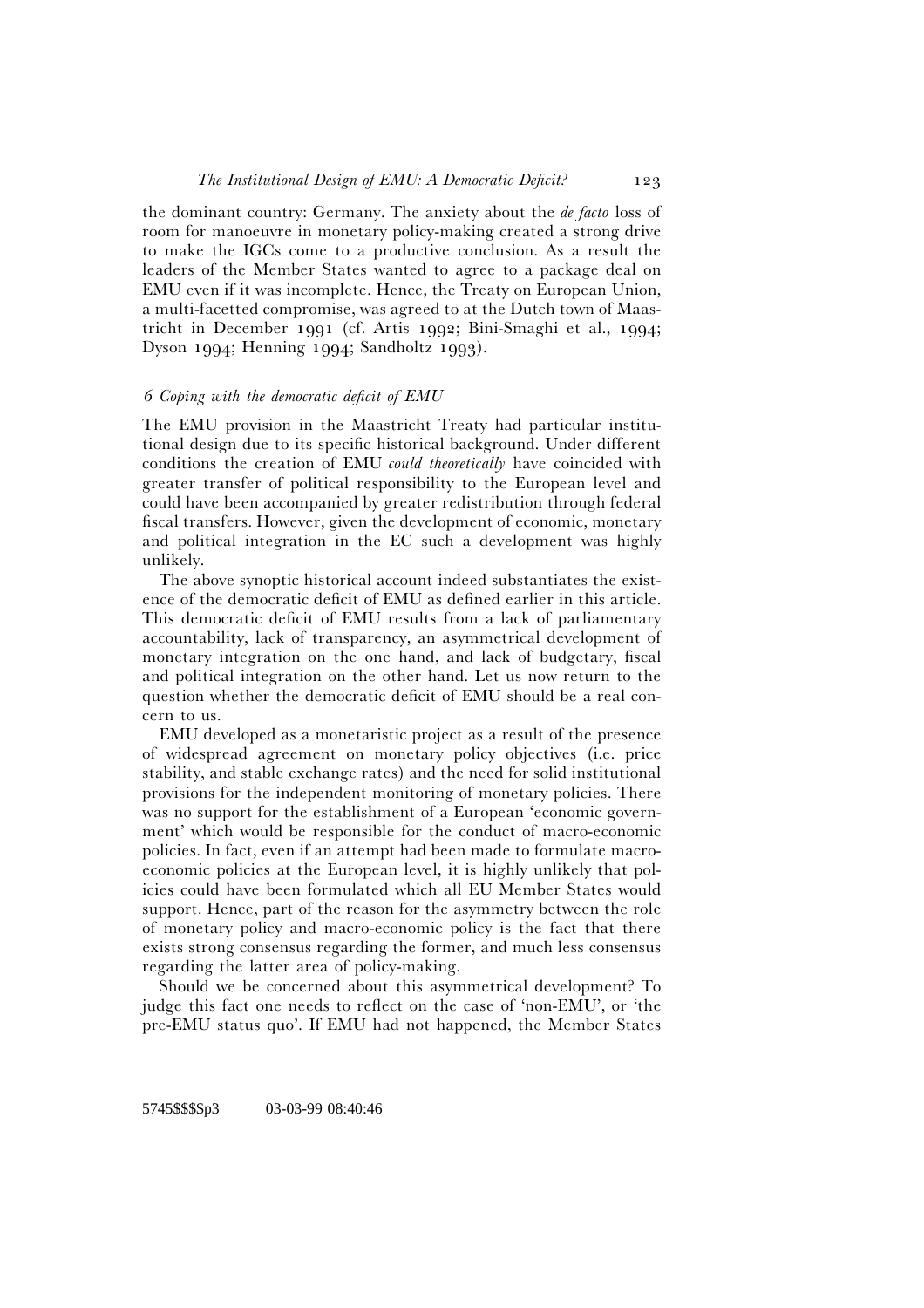that had closely participated in the ERM would have remained being dominated by the Bundesbank policies. As most of them had chosen to peg their currencies to the D-Mark, and hence closely follow the German monetary policies, they would have been in a situation similar to EMU as far as monetary policy is concerned. (The situation is different for those countries, such as the UK and Sweden, who have chosen *not* to peg their currency to the D-mark.) The price they had to pay for shadowing German monetary policies was to have limited capability to make independent policy choices, the reason being that a deviation from the German monetary policy would occur at considerable economic cost. Financial markets would 'punish' any such deviation by charging higher premia for that currency. The effectiveness of devaluations is also limited; even 'surprise' (competitive) devaluations are only more or less successful once every so many years. If they occur too frequently the 'benefits' will not outweigh 'costs' of imported inflation and the subsequent premium that market actors will impose on the currency. So, even though national monetary authorities formally exert sovereignty over monetary policy in the current situation, it cannot be exercised without paying a high price (Gros 1996).

A second significant cost of the pre-EMU status quo was that national monetary authorities in the various Member States had no influence whatsoever over German monetary policy. At first sight this may not seem to be a cost. But as could be observed from the situation in France and the Benelux countries in the aftermath of German reunification, it can severely disrupt the relationship between monetary policies and economic fundamentals. In that period France and the Benelux countries, that had followed German monetary policies and hence the high German interest rates, were conducting monetary policies which were not supported by their domestic 'economic fundamentals'. At the time the French and Benelux economies were going into recession, and there was no fear of inflation. Hence lower interest rates would have been more appropriate in those countries. By creating the ESCB ''Member States'' have influence over the formulation of European monetary policy, i.e. national central bank governors and other prominent individuals appointed to the Governing Council of the ECB have a say over monetary policy – albeit as formally politically independent officials.

Third, as was illustrated by the discussion of non-majoritarian modes of government, the notion of central bank independence, provided it receives full support in the Member States and is properly accountable, does not indicate the real problem. Problems with independent central banks occur also outside EMU. However, the particularly serious problem is that it is unclear who will be responsible and held accountable if costs and benefits of EMU are unevenly spread, and if EMU requires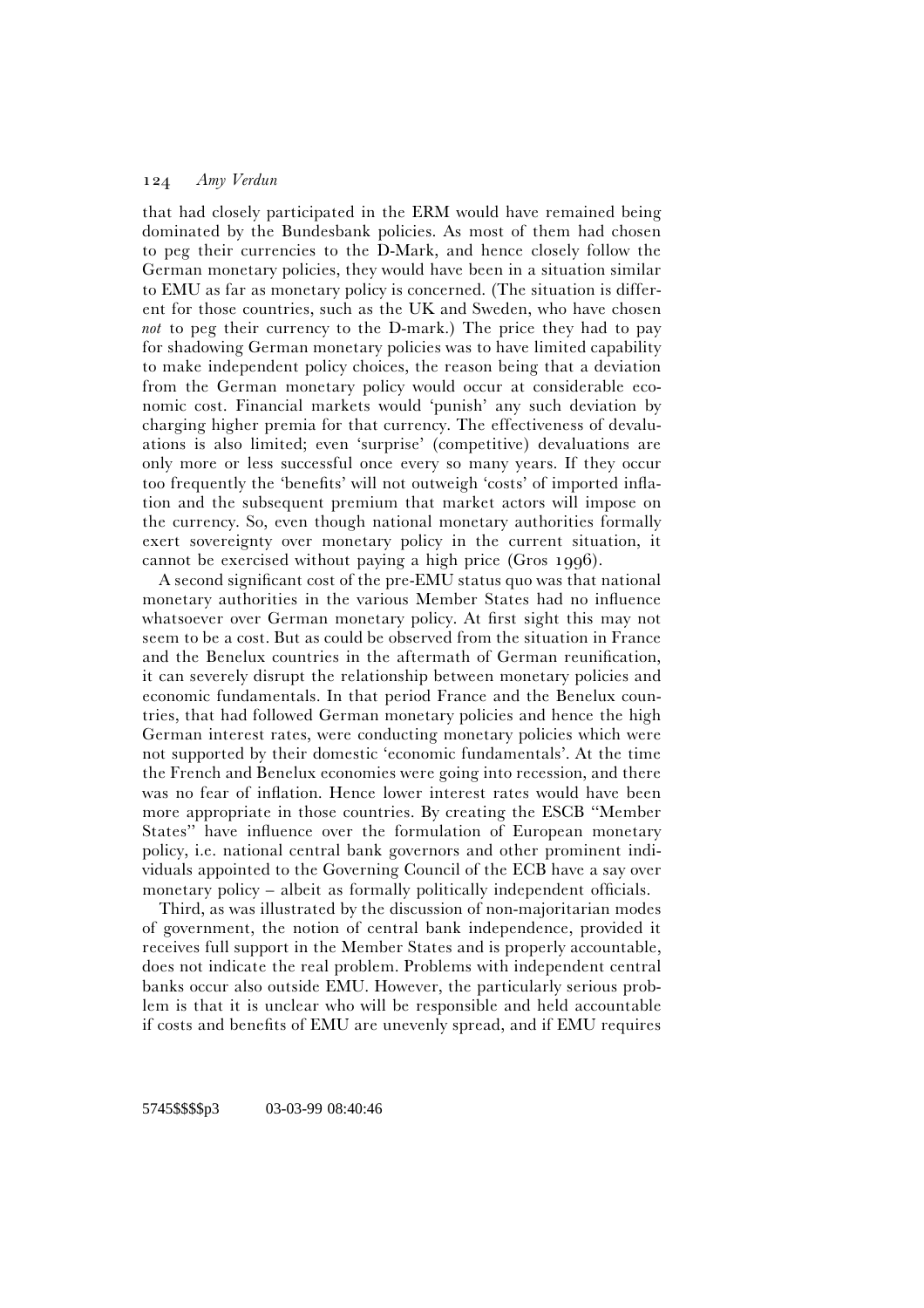redistributive policies. The main difference between being outside EMU and having an independent national central bank compared to being in EMU is that in the last case there is an independent ECB which conducts a single monetary policy for the whole of the currency union, whereas national governments retain the power over their domestic economy. Moreover, as was argued above, the ECB is a more independent central bank than the Bundesbank – the most independent central bank in Europe. In addition, there will be no European coordination of macro-economic policies by a European institution. Even though it can be argued that in the absence of EMU *de facto* sovereignty over monetary policy is also strongly reduced, and hence policy effectiveness would also not be secured, this does not necessarily mean that there are no democratic concerns arising from the mode of governance under EMU. For example, what if the support for price stability vanishes in parts of the EU? As it will be very difficult to make any changes to the Treaty support for European integration might decline. Thus, the problems are not directly related to central bank independence as such. Rather, the problems seem to occur because it is unclear what government would be responsive and responsible to deal with imperfections, and what measures they could take to offset these imperfections.

What are the political and economic costs of the type of governance chosen with regard to EMU? Obviously, Member States government which have put in so much effort to fulfil the convergence criteria for entering EMU, consider a single currency and low inflation to be in their national interests. But what if these governments' estimates are wrong or change over time? How can citizens and parliaments ensure that their national economy is governed properly under EMU? Will the EU have enough points of access for dissatisfied citizens, national politicians and others? The answer so far is, 'No, *not likely*'. The institutional design of EMU so far implies that it will be up to the national governments to settle the distributive effects of joining EMU by using national policy instruments. If citizens become disenchanted with the monetary provisions, one of the ways to influence the policy-making process is to ensure changes to the statute of the ECB. This can be achieved if all Member States agree and ratify a change to the Maastricht Treaty. In the last instance citizens could persuade their national government to drop out of EMU. However, if the reason for the desired change were the unequal spread of costs and benefits of EMU across regions and social class, citizens may not feel that national governments are the appropriate level of governance to appeal for change. They could try to put on the European agenda the need for a greater role for the European institutions for *redistributing* the costs and benefits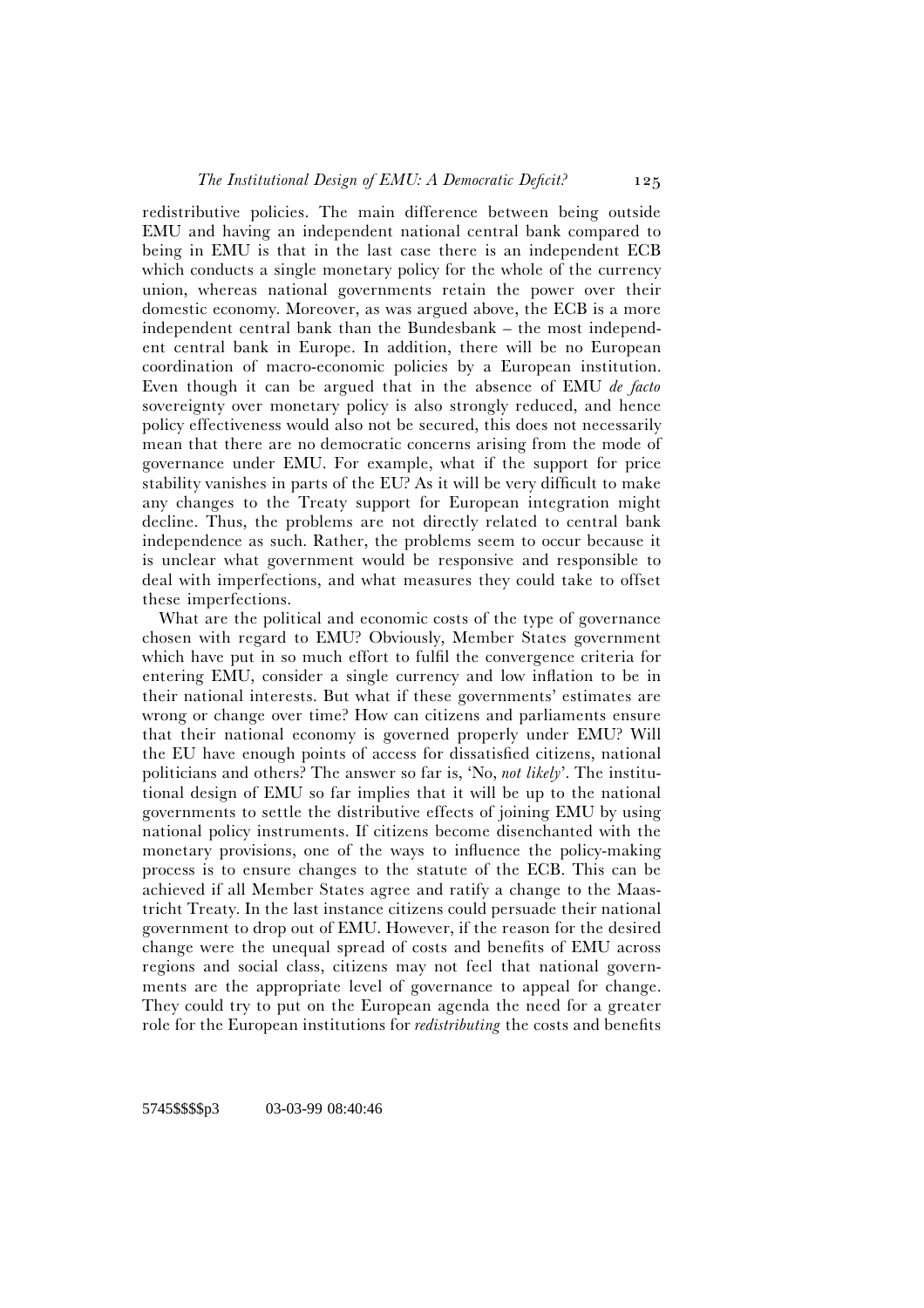of EMU. This is possibly a better way to solve those problems, as it is unlikely that a change to the independent status of the ECB would be unanimously accepted by the fifteen Member States. Dropping out of EMU is also improbable as it could well incur great political and economic costs.

# *7 Conclusion*

The democratic deficit of EMU has come about as a result of various factors: firstly, as a result of the absence of a parliamentary accountability; secondly, it results from the lack of transparency in the decisionmaking process; and thirdly, from the asymmetrical development of the monetary integration process compared to the political or budgetary and fiscal integration process.

Having stated all this, monetary policy might well be the type of policy which is best conducted by a non-majoritarian mode of governance. This type of governance chosen reflects the ever increasing political support for the establishment of national independent central banks geared towards price stability. The German case has shown that the German public has not put into question the existence of an independent central bank with as its overriding motive the need to safeguard price stability. Nevertheless, some concern may remain regarding the fact that compared to the German situation, it will be much more difficult in the EU to change the independence of the European Central Bank and its mandate to safeguard price stability above all. Furthermore, the case of Germany showed that the system is embedded in a social-political framework, which is absent in the EU.

Studies of fiscal federalism have shown that in mature federations a single currency zone is paralleled with fiscal transfers. The absence of a significantly large EU budget may cause some concern over redistributive justice of EMU once it is fully operational as planned. Still, EMU's history and the way economic and monetary integration has been institutionalised in the EC/EU leaves little doubt as to why EMU has its current structure; EMU is the result of a gradual move towards integration basically founded on convergence in ideas, and policy practice concerning monetary policy-making. Regarding macro-economic and fiscal policies, sovereignty has remained in the domain of Member States. Similarly there has not been sufficient support to transfer more political sovereignty to the EU. Hence, the EMU project reflected this process.

When evaluating whether this specific democratic deficit of EMU should cause concern it is necessary to reflect on the 'pre-EMU status quo'. The analysis presented here suggests that the 'pre-EMU status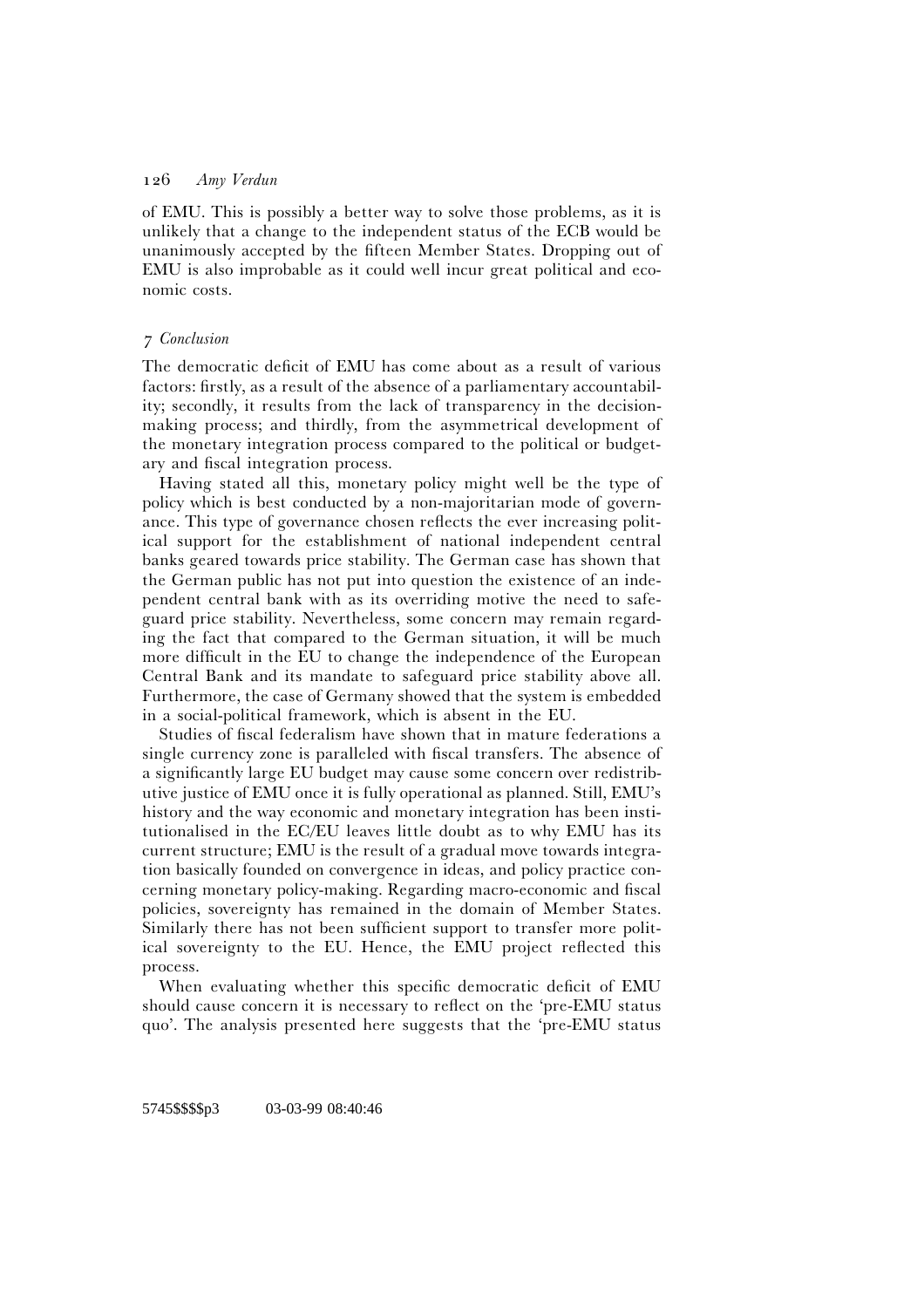quo' – i.e. with Germany dominating monetary policies in Europe, increasing economic interdependence, and integrated financial markets – implies that in the case of non-EMU many of the Member States *de facto* find that they have very limited influence over monetary policies. However, even though at first sight the democratic deficit of EMU appears to be not much worse than that in the 'pre-EMU status quo', democratic accountability and legitimacy could become highly problematic if the majority of European citizens failed to support the chosen policies. The Maastricht Treaty leaves insufficient possibilities for changes in the conduct of monetary policies. But, most importantly, there are few mechanisms dealing with problems of uneven spread of costs and benefits of EMU. Or, to use Majone's terminology, who will deal with redistributive matters if EMU turns out to move beyond pure 'efficiency' oriented policy matters? It is unclear which political body should be responsible to correct any possible imbalances. If policy change is difficult to achieve, when a large group of citizens and politicians find it necessary, they may well become disillusioned with the integration process at large.

The European integration process is full of incomplete package deals. Throughout history we have seen Member States wait and see what problems occur before they make the 'next step' in the integration process. Yet, it is to be hoped that sooner rather than later the mode of governance in the EU will be transformed once again, in order to address some of the problems discussed here.

#### **NOTES**

- 1. An earlier version was presented in two workshops in January 1997; at the workshop on the 'Transformation of Governance' at University of Mannheim and in the European Forum at the European University Institute. The author would like to thank their participants for useful comments. These and other scholars have provided insightful suggestions on earlier versions. Special thanks goes to Michael Artis, Thomas Christiansen, William Coleman, Thomas Diez, Kevin Featherstone, Thomas Hüglin, Peter B. Kenen, Beate Kohler-Koch, Georges Pagoulatos, Vivien Schmidt, Philippe Schmitter, Paul Schure, Stelios Stavridis, Albert Weale and three anonymous referees of JPP. Financial support from the European University Institute's European Forum and the European Union's Human Capital Mobility programme are gratefully acknowledged.
- 2. Article 105 of the Treaty on European Union states: 'The primary objective of the ESCB shall be to maintain price stability. Without prejudice to the objective of price stability, the ESCB shall support the general economic policies in the community . . .'. 'The basic tasks to be carried out through the ESCB shall be to define and implement the monetary policy of the community . . .'.
- 3. The rules on fines in the event of excessive deficits are set out in the 'stability pact', which was first launched in November 1995 ('Stabilitätspakt für Europa', Auszüge aus Presseartikeln, No 75, 7 November 1995). The stability pact was discussed at great length in the monetary committee of the EU and in the Ecofin Council during 1996. In October the European Commission adopted two proposals for Council Regulations which together constituted the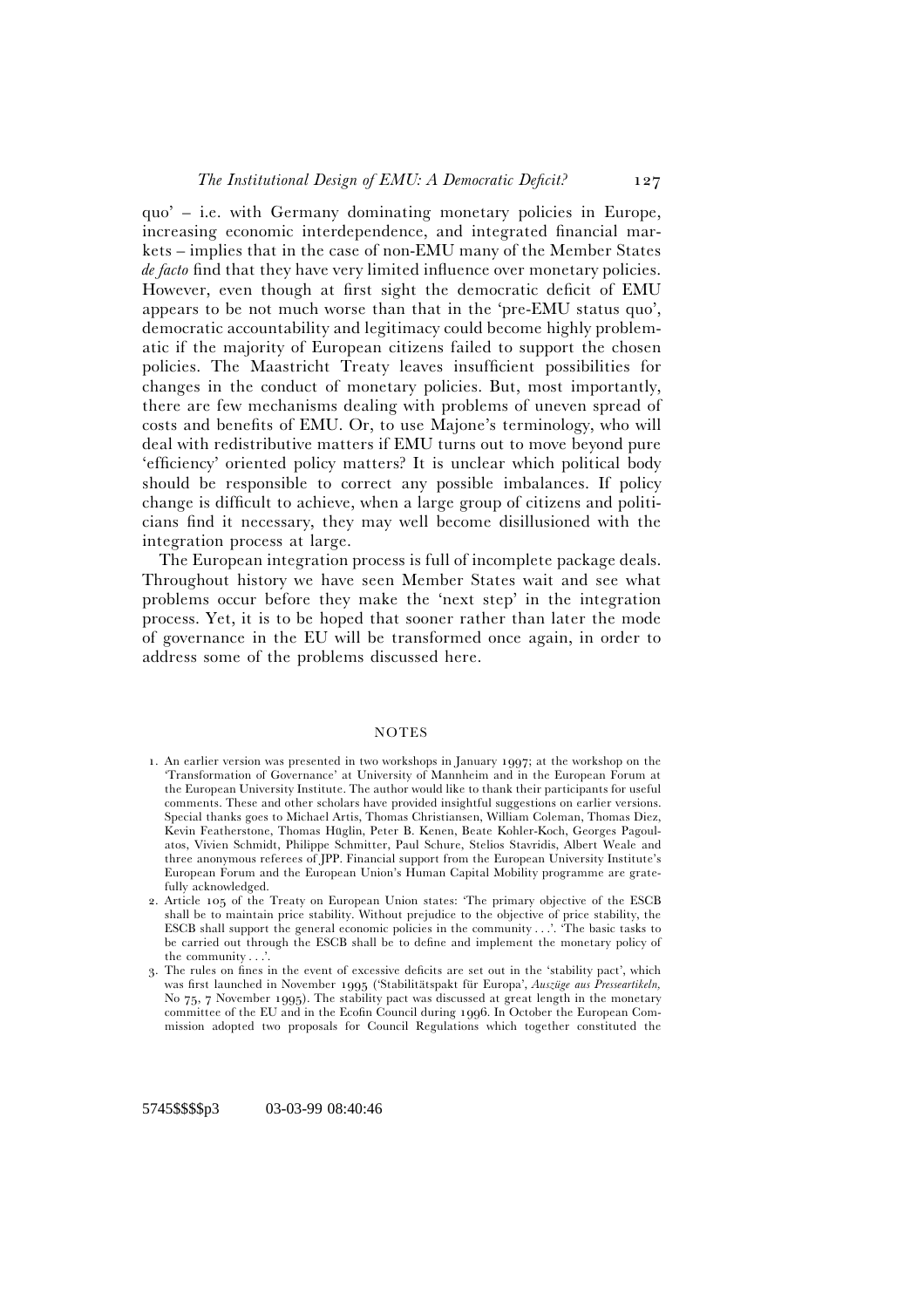stability pact. The pact, renamed 'stability and growth pact', was finally approved by the Heads of States and Governments at the European Council in Dublin in December 1996.

- 4. The Euro-X Council (or now Euro-11 Council) is envisaged to serve as an informal body to the Ecofin Council and the European Council to discuss issues related to EMU. It consists of two members from each Member State participating in EMU and two members from the European Commission. To date it has discussed the compatibility of statistical data. The decision to have the Euro-X Council was made during the Luxembourg Summit in December 1996.
- 5. The Governing Council of the ECB shall comprise the members of the Executive Board of the ECB (four persons, a vice president and a president) and the Governors of the national central banks. The members of the Executive Board shall be appointed for a period of eight years, their term of office will be nonrenewable (TEU, Article 109a).
- 6. John T. Woolley (1994) has made a similar argument with regard to the political appointment of the President of the Federal Reserve Board. In May 1998, it became clear that the appointment of the ECB President can become equally political. At the European Council meeting President Chirac was willing to veto the appointment of Willem Duisenberg if he were to stay on for the full eight years. In the end a messy compromise was reached after Duisenberg so-called 'voluntarily' announced that he would opt for early retirement after four years in office, thereby making room for a Frenchman to take over that position thereafter (see also Verdun 1998a).
- 7. Though recent opinion polls (Eurobarometer 49) show an increasing support for EMU among the German population, the recent past was characterised by opposition. A public opinion poll conducted in May 1996, showed that 58 per cent of the German general population was opposed to the euro replacing the D-Mark against 20 per cent in favour. The opinion of German organised interests (Führungskräfte) was diametrically opposed: 83 per cent was in favour and 15 per cent was opposed to the euro replacing the D-Mark, according to the Allensbacher Archiv, Capital-Elite Panel of June 1996. Among the German elites (Führungskräfte) interviewed in January 1996, there was considerable doubt whether the ECB would be just as independent as the Bundesbank: 41 per cent had doubts about 'economic independence', whereas 57 per cent thought the ECB would be as 'economically independent' as the Bundesbank. As regards 'political independence' there was more confidence in the future ECB: 72 per cent thought the ECB would be politically independent, against 23 per cent in doubt (Allensbacher Archiv, Capital-Elite-Panel, January 1996).
- 8. DG II official, interview with the author (1992).
- 9. Official of the Monetary Committee, interview with the author, Brussels, October 1996 (Verdun 1999d). Similar findings are reported in also Dyson, Featherstone and Michalopoulos (1995b) and Thygesen (1994).

#### **REFERENCES**

Artis, Michael J. (1992), 'The Maastricht Road to Monetary Union', *Journal of Common Market Studies* 30: 299–309.

- Artis, Michael J. and Bernhard Winkler (1997), 'The Stability Pact: Safeguarding the Credibility of the European Central Bank', CEPR Discussion Paper 1688. London: CEPR.
- Banting, Keith G., Douglas M. Brown and Thomas J. Courchene (eds) (1994), *The Future of Fiscal Federalism,* Kingston: Queens University/School of Policy Studies.
- Biehl, Dieter (1990), 'Deficiencies and Reform Possibilities of the EC Fiscal Constitution' in: Crouch, Colin and Marquand, David (eds), *The Politics of 1992. Beyond the Single European Market,* Oxford and Cambridge: Basil Blackwell, pp. 85–99.
- Biehl, Dieter (1994), 'The Public Finances of the Union', in: Duff, Andrew, Pinder, John, and Pryce, Roy (eds), *Maastricht and Beyond. Building the European Union,* London and New York: Routledge, pp. 140–153.
- Biehl, Dieter and Horst Winter (1990), *Europa finanzieren ein föderalistisches Modell*, with Werner Weidenfeld, Helmut Fischer, and Karin Stoll, Güthersloh: Bertelsmann.
- Bini-Smaghi, Lorenzo, Tomasso Padoa-Schioppa and Francesco Papadia (1994), 'The Transition to EMU in the Maastricht Treaty', Essays in International Finance, No 194, New Jersey: Princeton University.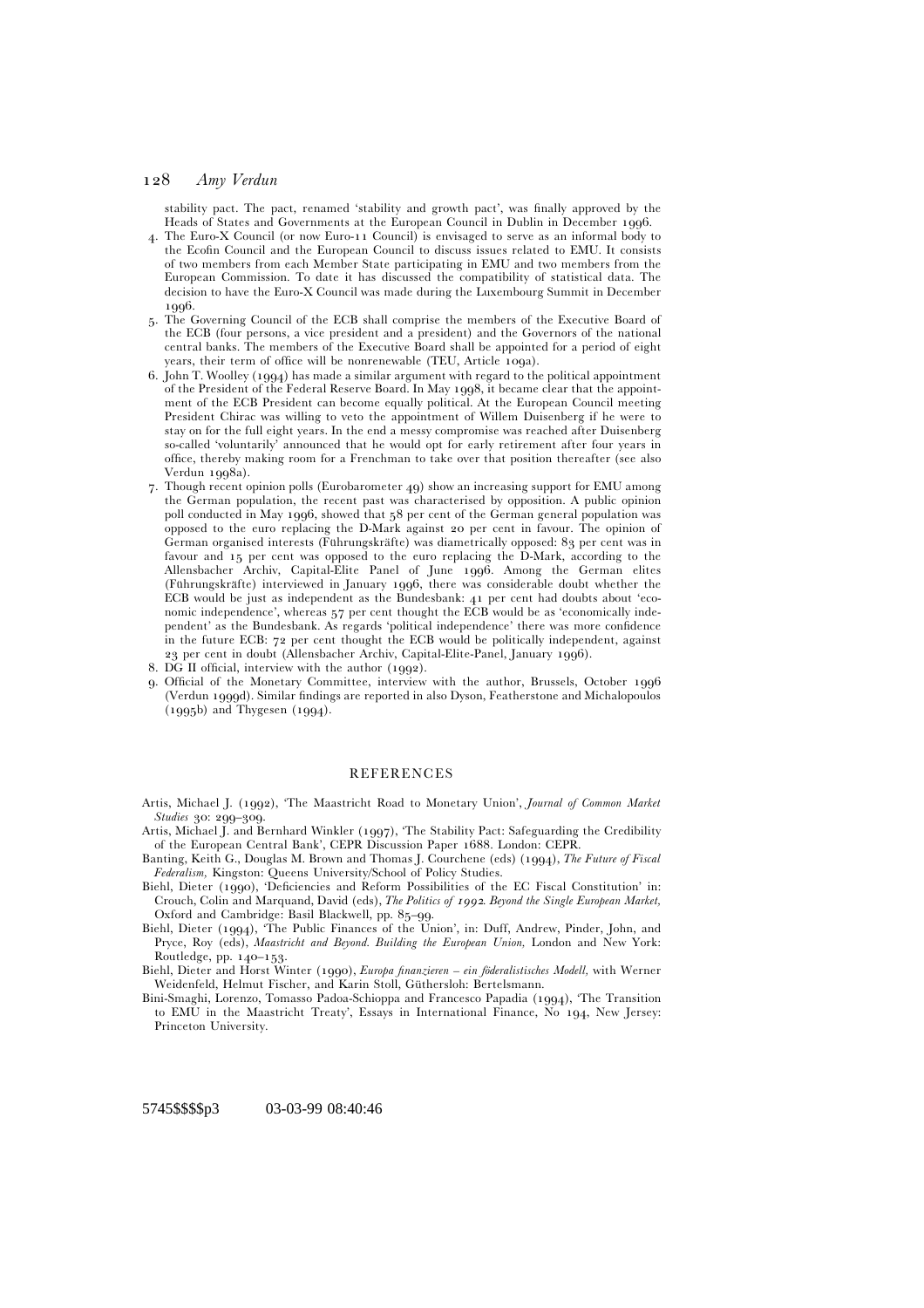- Blanchard, Olivier Jean, and Muet, Pierre Alain (1993), 'Competitiveness through Disinflation: an Assessment of the French Macroeconomic Strategy', *Economic Policy,* 16: 11–56.
- Boyce, Brigitte (1993), 'The Democratic Deficit of the European Community', *Parliamentary Affairs,*  $44(4): 458 - 77.$
- Busch, Andreas (1994), 'Central Bank Independence and the Westminster Model', *West European Politics* 17(1): 53–72.
- Canzoneri, M., V. Grilli, and P.R. Masson (eds) (1992), *Establishing a Central Bank: Issues in Europe and Lessons from the US.* Cambridge: Cambridge: University Press.
- Chryssochoou, Dimitris N. (1995), 'European Union and the Dynamics of Confederal Consociation: Problems and Prospects for a Democratic Future', *Journal of European Integration/ Revue d'Integration Europe´enne,* 18 (2,3): 279–306.
- Chryssochoou, Dimitris N. (1998), *Democracy in the European Union,* London: Tauris Academic Studies.
- Commission of the EC, (1977), *Report of the Study Group on the Role of Public Finance in European Integration,* vols 1 and 2 ''MacDougall Report''. Brussels, Commission of the European Communities, Doc II/10/77, 2 volumes, April.
- De Grauwe, Paul (1997), *The Economics of Monetary Integration,* 3rd edition, Oxford: Oxford University Press.
- Delors Report (1989), *Report on Economic and Monetary Union in the European Community.* (Committee for the Study of Economic and Monetary Union) Luxembourg: Office for Official Publications of the E.C. (April).
- Dehousse, Renaud (1997), 'The New European Agencies: Regulation by Information', *Journal of European Public Policy,* 4(2): 246–61.
- Dyson, Kenneth (1994), *Elusive Union. The Process of Economic and Monetary Union in Europe,* London and New York: Longman.
- Dyson, Kenneth, Kevin Featherstone, and George Michalopoulos (1995a), 'Rescue or Transformation? The European State and the Politics of Economic and Monetary Union', paper prepared for the 23rd Workshop, Bordeaux, 27 April – 2 May.
- Dyson, Kenneth, Kevin Featherstone, and George Michalopoulos (1995b), 'Strapped to the Mast; EC Central Bankers between Global Financial Markets and Regional Integration', *Journal of European Public Policy,* 2(3): 465–87.
- Eichengreen, Barry (1990), 'One Money for Europe: Lessons from the US Currency Union'. *Economic Policy,* 10, April.
- Eichengreen, Barry (1993), 'Is Europe an Optimum Currency Area', in: Borner, Silvio and Grubel, Herbert (eds), *The European Community after 1992. Perspectives from the Outside.* London: Macmillan, pp. 138–61.
- Eichengreen, Barry (1995), 'Fiscal Policy and EMU', in B. Eichengreen and J. Frieden, (eds), 'The Political Economy of European Monetary Unification', Boulder, San Francisco and Oxford: Westview Press, pp. 167–90.
- European Commission (1993a), 'The Economics of Community Public Finance' *European Economy,* 5.

European Commission (1993b), 'Stable Money – Sound Finances. Community Public Finance in the Perspective of EMU', *European Economy,* 53.

European Commission (1998), *Eurobarometer* 49, DG X, Brussels.

Featherstone, Kevin (1994), 'Jean Monnet and the ''Democratic Deficit'' in the European Union', *Journal of Common Market Studies,* 32(2): 149–70.

- Goodhart, Charles (1990), 'Fiscal policy and EMU', in: Pöhl, K.-O. et al. (ed.) *Britain & EMU*. London: Centre for Economic Performance/ Financial Markets Group, pp. 81–99.
- Goodman, John B. (1992), *Monetary Sovereignty. The Politics of Central Banking in Western Europe,* Ithaca and London: Cornell University Press.
- Gormley, Laurence and Jakob de Haan (1996), 'The Democratic Deficit of the European Central Bank', *European Law Review,* April, pp. 95–112.
- Gros, Daniel (1996), 'Towards Economic and Monetary Union: Problems and Prospects.' CEPS Paper No. 65, Brussels: CEPS.
- Gros, Daniel and Thygesen, Niels (1998), *European Monetary Integration.* 2nd edition, London: Longman.
- Hall, Peter A. (1994), 'Central Bank Independence and Coordinated Wage Bargaining: Their Interaction in Germany and Europe' *German Politics and Society,* 31 (spring): 1–23.
- Henning, C. Randall (1994). *Currencies and Politics in the United States, Germany and Japan*. Washington DC: Institute for International Economics.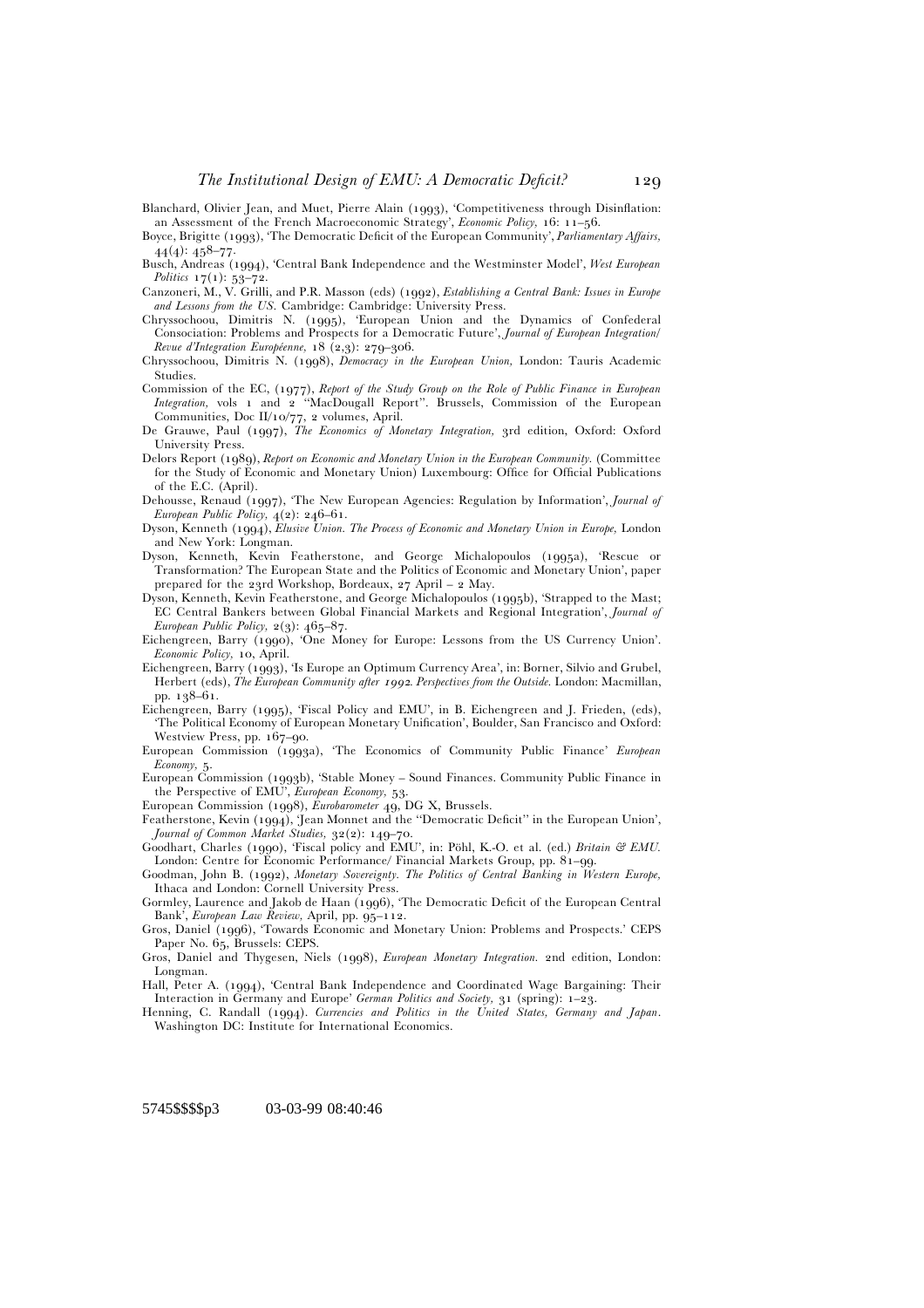- Italianer, Alexander (1993), 'Mastering Maastricht: EMU Issues and How They Were Settled', in: Greschmann, Klaus (ed.) *Economic and Monetary Union: Implications for National Policy-makers,* Maastricht: European Institute of Public Administration, pp. 51–115.
- Jachtenfuchs, Markus, Thomas Diez, and Sabine Jung (1998), 'Which Europe? Conflicting Models of a Legitimate European Order', in *European Journal of International Relations,* 4(4): 409–45.
- Johnson, Christopher (1994), 'Fiscal and Monetary Policy in Economic and Monetary Union', in: Duff, Andrew, Pinder, John, and Pryce, Roy (eds), *Maastricht and Beyond. Building the European Union,* London and New York: Routledge, pp. 71–83.
- Karl, Terry and Philippe Schmitter (1991), 'What Democracy is . . . and is not', *Journal of Democracy,*  $2(3).$
- Kaufmann, Hugo M. (1995), 'The Importance of Being Independent: Central Bank Independence and the European System of Central Banks', in Rhodes, Carolyn and Mazey, Sonia (eds), *The State of the European Union. Building a European Polity?* Boulder: Lynne Rienner, pp. 267–92.
- Kees, Andreas (1987), 'The Monetary Committee of the European Community', *Kredit und Kapital,* 20(2): 258–67.
- Kennedy, Ellen (1991), *The Bundesbank. Germany's Central Bank in the International Monetary System,* London: Pinter and Royal Institute of International Affairs.
- Kenen, Peter B. (1969), 'The Theory of Optimum Currency Areas: an Eclectic View', in: Mundell, R. and Swoboda, A. (eds), *Monetary Problems of the International Economy.* Chicago: University of Chicago Press.
- Kenen, Peter B. (1995), *Economic and Monetary Union in Europe. Moving Beyond Maastricht.* Cambridge: Cambridge University Press.
- Kohler-Koch, Beate (1996), 'Catching up with change: the transformation of governance in the European Union', *Journal of European Public Policy,* 3(3): 359–80.
- Kohler-Koch, Beate, and Rainer Eising (eds) (1999) *The Transformation of Governance in the European Union.* London: Routledge.
- Kreher, Alexander (1996), 'The New European Agencies Conference Report', EUI Working Papers, RSC 96/49, Florence: European University Institute.
- Lodge, Juliet (1994), 'Transparency and Democratic Legitimacy', *Journal of Common Market Studies,* 32(3): 343–68.
- Lohmann, Susanne (1996), 'Quis Custodiet Ipsos Custodes', in Horst Siebert (ed.) *Monetary Policy* in an integrated world economy, Kiel/Tübingen: Institut für Weltwirtschaft an der Universität Kiel/ Mohr, pp. 139–60.
- Louis, Jean-Victor (ed.) (1989), *Vers un Système Européen de Banques Centrales. Projet de dispositions organiques*. Rapport du groupe présidé par Jean-Victor Louis. Institute d'Etudes européennes. Brussels: University of Brussels.
- Majone, Giandomenico (1996), 'Temporal Consistency and Policy Credibility: Why Democracies Need Non-Majoritarian Institutions', EUI Working Paper RSC 96/57.
- Majone, Giandomenico (1997a), 'The New European Agencies: Regulation by Information', *Journal of European Public Policy,* 4(2): 262–75.
- Majone, Giandomenico (1997b), 'From the Positive to the Regulatory State: Causes and Consequences of Changes in the Mode of Governance', in *Journal of Public Policy,* 17(2): 139–67.
- Marcussen, M. (1997), 'The Role of ''Ideas'' in Dutch, Danish and Swedish Economic Policy in the 1980s and the Beginning of the 1990s', in Petri Minkkinen and Heikki Patomäki (eds) (1997) *The Politics of Economic and Monetary Union,* Boston/Dordrecht/London: Kluwer, pp. 75– 103.
- Marsh, David (1992), *The Bundesbank: the Bank that Rules Europe*. London: Mandarin.
- Martin, Lisa L. (1993), 'International and Domestic Institutions in the EMU Process', *Economics and Politics* 5 (2) (1993), pp. 125–145.
- McKinnon, R. (1963), 'Optimum Currency Areas', *American Economic Review,* 53.
- McNamara, K.R. (1998), *The Currency of Ideas. Monetary Politics in the European Union,* Ithaca: Cornell University Press.
- McNamara, K.R. and Jones, E. (1996), 'The Clash of Institutions: Germany in European Monetary Affairs, *German Politics and Society,* 14(3) (Fall): 5–30.
- Patomäki, Heikki (1997), 'Legitimation Problems of the European Union', in Petri Minkkinen and Heikki Patomäki (eds) (1997) The Politics of Economic and Monetary Union, Boston/Dordrecht/ London: Kluwer, pp.162–204.
- Radaelli, Claudio M. (1996), 'Fiscal Federalism as a Catalyst for Policy Development? In Search of a Framework for European Direct Tax Harmonisation', *Journal of European Public Policy* 3(3): 402–20.

Risse, Thomas *et al.* (1997), 'To EMU or not to EMU', Florence, EUI, mimeograph.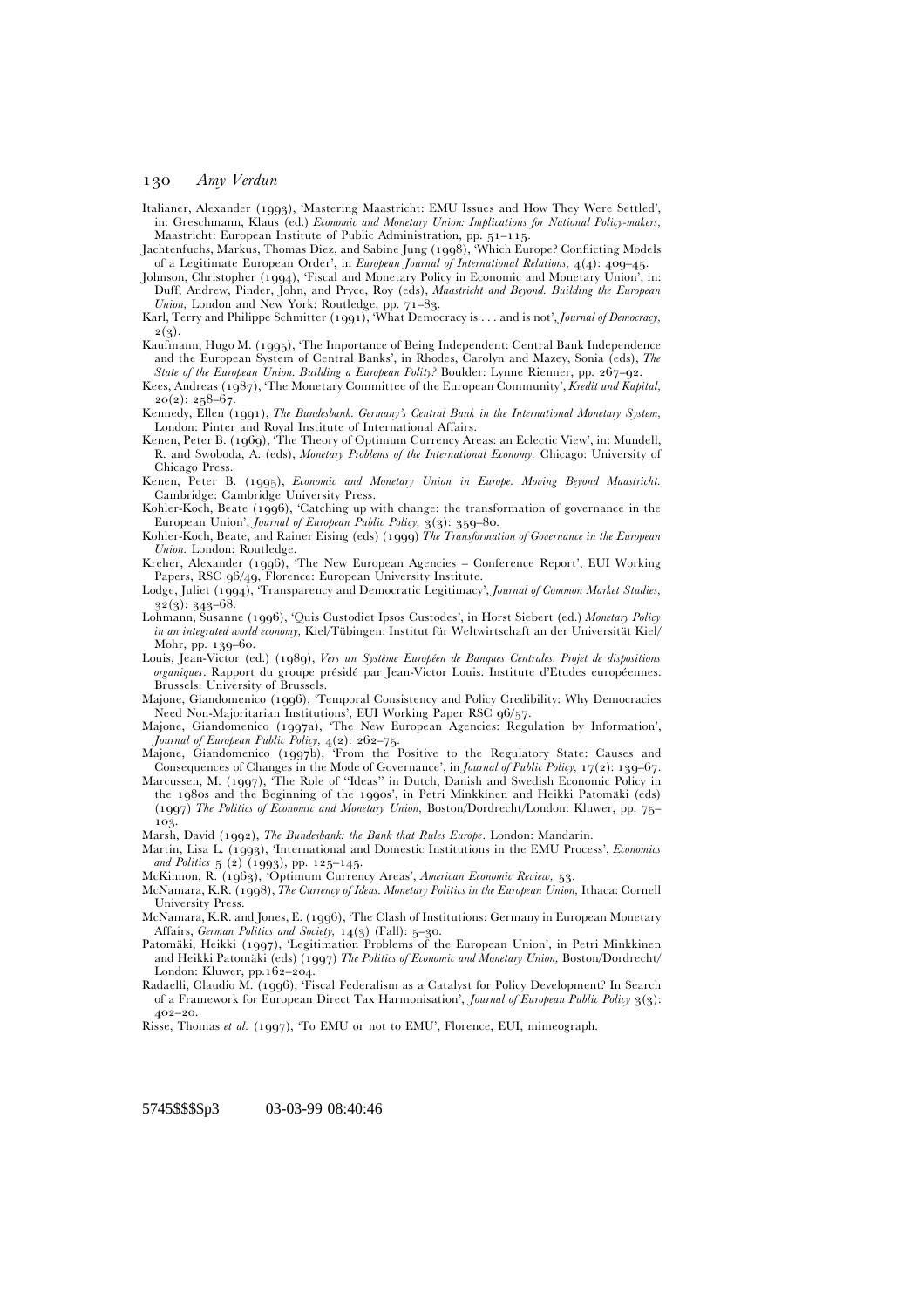- Rosenthal, Glenda, Goldstone (1975), *The Men Behind the Decisions: Cases in European Policy-Making.* Lexington, Mass., Toronto and London: Lexington Books, D.C Heath.
- Sachs, Jeffrey D. and Sala-i-Martín, Xavier D. (1992), 'Fiscal Federalism and Optimum Currency Areas: Evidence for Europe from the United States', Harvard University, in: Canzoneri, M. Grilli, V. and Masson, P.R. (eds), *Establishing a Central Bank: Issues in Europe and Lessons from the US,* Cambridge: Cambridge: University Press, 1992.
- Sandholtz, Wayne (1993), 'Choosing Union: Monetary Politics and Maastricht', *International Organization* 47: 1–39.
- Scharpf, Fritz W. (1994), 'Community and Autonomy Multilevel Policymaking in the European Union', *Journal of European Public Policy,* 1: 219–42.
- Scharpf, Fritz W. (1997), 'Economic Integration, Democracy and the Welfare State', *Journal of European Public Policy* 4(1): 18–36.
- Schmidt, Helmut (1990), *Die Deutschen und ihre Nachbarn,* Berlin: Siderler Verlag.
- Schmidt, Vivien (1997), 'European Integration and Democracy: the Differences among Member States', *Journal of European Public Policy* 4(1): 128–45.
- Shapiro, Martin (1997), 'The Problems of Independent Agencies in the United States and the European Union', *Journal of European Public Policy,* 4(2), 276–91.
- 'Stabilitätspakt für Europa', Auszüge aus Presseartikeln, No. 75, 7 November 1995.
- Sturm, Roland (1995), 'How Independent is the Bundesbank?' *German Politics,* 4 (1): 27–41. Taylor, C. (1995), *EMU 2000? Prospects for European Monetary Union,* London: Royal Institute of International Affairs.
- Teivainen, Teivo (1997), 'The Independence of the European Central Bank', in Petri Minkkinen and Heikki Patomäki (eds) *The Politics of Economic and Monetary Union*, Boston/Dordrecht/London: Kluwer, pp. 54–74.
- Thiel, Elke (1995), 'The Shaping of the Framework for a Single Currency in the Course of the EMU Negotiations', Paper presented at the Fourth Biennial International ECSA Conference, Charleston, S.C., 11–14 May.
- Thygesen, Niels (1989), Decentralization and Accountability within the Central Bank: Any Lessons from the US Experience for the Potential Organization of a European Central Banking Institution?', in: Paul de Grauwe and Theo Peeters (eds) *The ECU and European Monetary Integration,* London and Basingstoke: Macmillan, pp. 91–118.
- Thygesen, Niels (1994), 'Towards Monetary Union in Europe Reforms of the EMS in the Perspective of Monetary Union' *Journal of Common Market Studies,* 31(4): 447–72.
- Tondl, Gabriele (1999), 'Fiscal Federalism and the Reality of the EU Budget', in Crouch, Colin (ed), *After the Euro: Shaping National and European Institutions in the Wake of Monetary Union* (Oxford: Oxford University Press, forthcoming.
- *Treaty on European Union* (1992) Council of the European Communities/ Commission of the European Communities. Luxembourg: Office for Official Publications of the European Communities.
- Van Rompuy, Paul van, Filip Abraham and Dirk Heremans (1991), 'Economic federalism and the EMU', in: *European Economy,* 'The Economics of EMU. Background studies for European Economy No 44 "One Money, One Market" Special Edition No 1, pp. 107-35.
- Verdun, Amy (1995), *Europe's Struggle with the Global Political Economy. A Study of How EMU is Perceived by Actors in the Policy-making Process in Britain, France and Germany,* Ph.D. dissertation, European University Institute, Florence.
- Verdun, Amy (1996), 'An ''Asymmetrical'' Economic and Monetary Union in the EU: Perceptions of Monetary Authorities and Social Partners', *ournal of European Integration/Revue d'Integration européenne*, 20 (1) Autumn, pp. 59-81.
- Verdun, Amy (1998a), 'Understanding Economic and Monetary Union in the EU' *Journal of European Public Policy,* 5(3): 527–33.
- Verdun, Amy (1998b), 'Creating EMU: Issues of Legitimacy, Accountability and Democracy', *Centre for European Policy Studies Review,* No 7. Autumn/Winter.
- Verdun, Amy (1999a), 'Governing EMU Democratically: Some Lessons from Neofunctionalism and Fiscal Federalism', in MacMillan, Gretchen (ed.) *Canadian Perspective on European Integration,* forthcoming.
- Verdun, Amy (1999b), 'The Logic of Giving up National Currencies: Lessons from Europe's Monetary Union' in Emily Gilbert and Eric Helleiner (eds) *Nation-States and Currencies,* London: Routledge, forthcoming.
- Verdun, Amy (1999c), 'Governing by Committee: The Case of the Monetary Committee', in Thomas Christiansen and Emil Kirchner (eds) *Administering the New Europe.* Manchester: Manchester University Press, forthcoming.